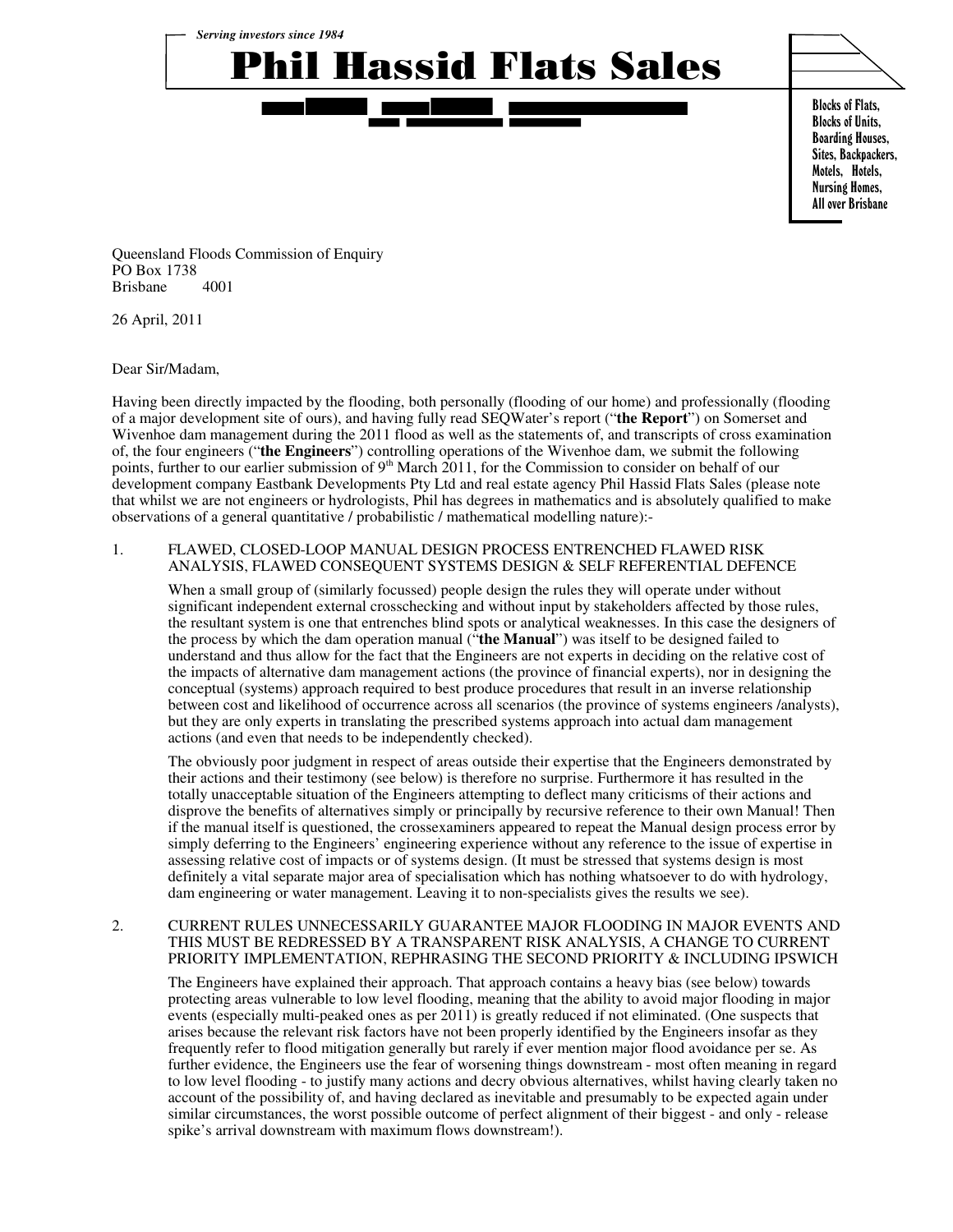In reality, despite the greater frequency of potential low level flooding, the cost impact alone of major flooding so drastically outweighs that of low level flooding that proper risk analysis would surely conclude that the emphasis of dam management rules must change drastically. Before any attempt is made to permanently change the rules, thorough risk analysis must be carried out (and made open to public input and viewing) by suitably qualified experts (accountants, economists etc). Public and private costs must be professionally estimated for every level of flooding and a clear and fair principle must be enunciated as the basis upon which avoidance and mitigation priorities should be deduced.

Then systems analysts must devise a systems approach to ensuring those priorities will be reflected in the appropriate inverse relationship across all scenario types and that approach should be open to public comment. Then engineers can translate that approach into actual instructions and that also should be open to public comment. (Systems approach and actual interpreted instructions should appear publicly together because there will unavoidably be some overlap - simple concepts such as "release water" don't need much interpretation - so there should first be a couple of loops between systems analysts and engineers so that, for example, physical impossibilities or known very undesirable actions aren't necessitated by the system).

In particular, the Manual's system of graduated strategies as it currently stands is inherently flawed insofar as it tends to undermine if not actually alter the identified primary list of priorities. Specifically, that system obligates engineers at times to take actions which are overwhelmingly, if not fully, defined in relation to low level priorities, whereas adherence to the primary priority list would have engineers obligated under all circumstances to first, and immediately, take actions that take prudent account of the possible (as opposed to almost certain) occurrence later in the flood event of higher priority incidents before even thinking about lower level incidents. Because the Engineers will undoubtedly assert that this somehow, magically, was happening, (and that, to the extent it was happening, and contrary to their testimony, they weren't requiring virtual certainty) effort should be made to specify as far as possible, a minimum threshold probability of occurrence demanding certain high priority derived actions (this probability necessarily would be derived from the various models and from rainfall forecasts with their attendant probabilities). See specifics in 4.

The argument that the inaccuracy of the best available particular rainfall predictions should preclude them (or any such predictive component) from contributing to actions at the time is entirely fatuous and typical of the lack of capability of the Engineers in assessing risk. By definition prudence means taking proper account of the full probability / cost spectrum ("expected outcome" in probability jargon), not the best case scenario (as Mr Rangieh rightly pointed out in his cross examination). And surely nobody in their right mind would suggest the dam should not be operated prudently during flood events! (With respect to all priorities, not just dam security, but again reflecting the order of priorities at all times).

Finally, avoiding \*major\* flooding is not even enunciated as a priority in itself. Simply saying "avoiding urban flooding" does not properly convey the point that there is a great distinction between flood levels. So the 2nd priority should be rephrased (and Manual rules must refer to river levels at Brisbane and Ipswich).

### 3. THE ONLY OPERATIONAL DEFENCES AGAINST MAJOR FLOODING ARE ANTICIPATORY RELEASES & FAST REACTIVE RELEASES. THE ENGINEERS MAY HAVE INTENTIONALLY UNDERSTATED THE BENEFITS, POTENTIALLY DENYING US THOSE DEFENCES

Increasing the dam height would help avoid major floods, but it comes at great cost and long realisation delays. By comparison two elements of dam operation come with little cost and little implementation time. *Anticipatory releases* lower the starting point and thus logically provide more buffer to work with. But there is an assumption, raising questions as to motive (see below), in Engineer Terry Malone's modelling thereof in his second statement, whereby he disallows the obvious benefit sought by this approach by insisting that no releases be permitted until full storage level of 67m is attained (in keeping with *his* rules).

Fast, significant, proportionate, *reactive releases* when levels exceed 67m and inflows occur, would set aside the inbuilt overconfidence and poor reflection of priorities of the Engineers' approach and ensure that, whilst incurring some low level flooding, major flood avoidance is kept as the highest avoidance / mitigation priority. Mr Malone's attempt to show in his statement that such an approach offers no significant benefit once again contains several unnecessary and counteractive assumptions again raising questions as to motive (see below). Firstly Mr Malone conveniently redistributes the releases such a strategy properly enacted would involve, reducing early releases and introducing a bigger than necessary (see below) later spike. This has the effect of directly counteracting the benefit of such a strategy.

Secondly, he justifies the size of that later spike by recourse to his own rules (when you get to 74m you rapidly up the release till it exceeds inflow). At the same time he conveniently avoids charting his hobbled version of this strategy on 9.1.2 of the Report because doing so would make it obvious that the situation prevailing at the time of arrival at 74m under that hobbled version  $(3pm 1<sup>th</sup>$  January he says, which is earlier than such arrival would be in a genuine version - late evening) is totally different to that prevailing when 74m was actually arrived at (mid to late morning on  $11<sup>th</sup>$  January). In the former, inflows had greatly reduced from the peak and were still rapidly reducing, whereas in the latter inflows were very high and still increasing. It is doubtful that even he would have reacted in the same way in the two situations.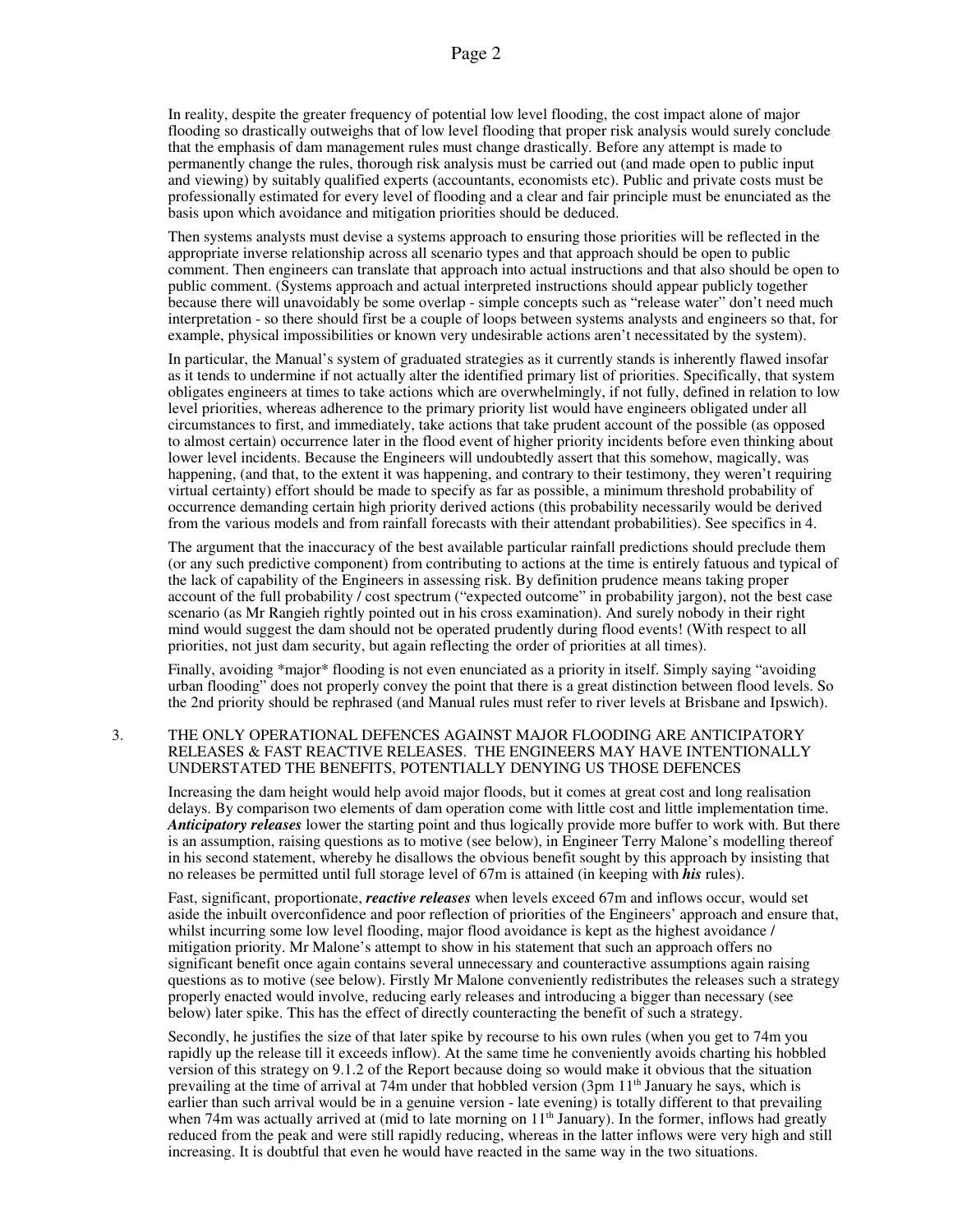Thirdly, and more subtly, Mr Malone offers an explanation for the lack of benefit of the early (reactive) release strategy, namely the attenuation effect of the structure of the Brisbane River and its surrounds as a series of flood plains each followed by a constriction point in the river. The implication is that flow rates through each constriction point will derive from a "passage" formula mostly dependent on volume of water backed up awaiting passage, or to put it another way, the delay in a certain volume of water passing through the constriction point compared to its rate of progress at unconstricted points is mostly dependent on the size of that volume. Hence, Mr Malone argues, roughly speaking, that there is no point sending some of that volume a bit earlier as it will still all back up and the outcome will be the same.

Mr Malone's contention is reasonably easy to test. Looking at figure 9.1.2 of the Report one can see that the release spike on the  $11<sup>th</sup>$  of January lasted about 24 hours. Now looking at figure 8.10.3 of the Report one can see in case 3 (Wivenhoe releases only) that the consequent river level spike (above the surrounding noise) is approximately 36 hours in duration (with the peak 33 hours after the release peak). This represents a maximum overall flow delay of 12 hours (the average would be less). Even if total flows are looked at, the delay is not much more. From 9.1.2 we see that the entire double spike rain event lasts 3 days. If we assume that that reasonably approximates the duration of the rain events causing downstream inflows, we see from 8.10.3 that the overall main river level spike (above surrounding noise) lasts about 3.5 to 4 days.

The point is that an early release spike on the  $9<sup>th</sup> / 10<sup>th</sup>$  would begin to materialise in the river levels as in 8.10.3 on very early am on the  $11<sup>th</sup>$  (and would be smaller than the existing case 3 spike). Clearly there would be enough time for the bulk of the flow from that release to avoid coincidence with the bulk of the case 2 (No Wivenhoe releases) flows as there is enough time separation. This would then materialise far more dramatically on the overall river levels than Mr Malone has shown (total flow is just case 2 and case 3 added together, but case 1 [total actual flow] in 8.10.3 also spreads out precisely because cases 2 and 3 are entirely coincident, whereas the suggested early release would avoid that, although later releases wouldn't).

As to motive, it seems unlikely that Mr Malone would not be aware of the way in which the assumptions that he injects into those strategies for his model inputs, are obviously contrary to the objectives of the proposed strategies, and also impact the outcomes in the modelling (in respect of which he has undoubted expertise) in ways favourable to his contentions. The other Engineers have endorsed Mr Malone's modelling and thus should share the consequent doubt as to motive. A finding casting doubt on motive in this matter might then possibly put other aspects of the testimony of the Engineers in question. This then might lead to the question as to possible forces driving such motives which is discussed later (see below).

### 4. FLAWED APPROACH TO REFLECTING PRIORITIES IN RULES BY MEANS OF MUTUALLY EXCLUSIVE STAGES MUST BE REPLACED WITH UNIVERSAL CONCURRENT RULES SO ALL PRIORITIES ADDRESSED AT ALL TIMES IN SAME ORDER (MATCHING PRIORITY ORDER)

In Appendix 1 we suggest an approach to system design referred to above given Phil's qualifications (in the distant past) & aptitude in this field. The current approach where there are seemingly different priorities at different dam levels (W1, W2, W3 and W4) is inherently flawed because there is no way to properly or simply take account of more important priorities (which surely must be considered at all levels) within lower strategies. This is precisely where the systems design thinking of the Engineers (and hence the structure of their Manual) fails. Instead, what should maintain is a universal, concurrent set of rules, comprising of some general (definitional) rules independent of priorities (to help clarity) plus one or two rules per priority, with the relative importance of the priority-based rules always reflecting that of the priorities. (Two rules are needed for each flood avoidance priority - one requiring release and one limiting it). The rules are numbered in descending order of priority so that there is never any confusion as to what should be done. In other words, at all times the check list starts at the first rule then works down the list to the last one. The first encountered trigger must be responded to in the designated way, and any subsequent triggers can only be responded to to the extent that that doesn't detract from higher priorities. (Suggested rules below take it a step further embodying all inputs in adaptable formulas, so you only need first trigger).

The biggest factors directly influencing events, and thus sensible responses, are dam inflows, dam lake level and river levels (other factors such as rainfall contribute to those so are indirect influences). Previous rate of outflow also contributes. As pointed out earlier there is no reference to river levels in the Manual at all, and it similarly defies all common sense that the Manual only has reference to inflows in W4. The only major factor appearing throughout the current rules is dam lake level. The results of this omission are plain to see (ie an avoidable major flood). To have responses that are not directly related to all the primary influencing factors constitutes arbitrariness. (And the reduction to 75% after the flood was another arbitrary act which should instead have been replaced by the Anticipatory release rule below). In the suggested rules below, the common structure is therefore proportionality to inflow rates and reference to dam lake, river levels and previous outflow rates. (Sustained proportionality to inflow rates constitutes proportionality to inflows). This consistent rule structure produces a desirable relative clarity. Finally, rules should be in a form that can easily adapt to dam structure changes with minor parameter changes (the rules below do that as well).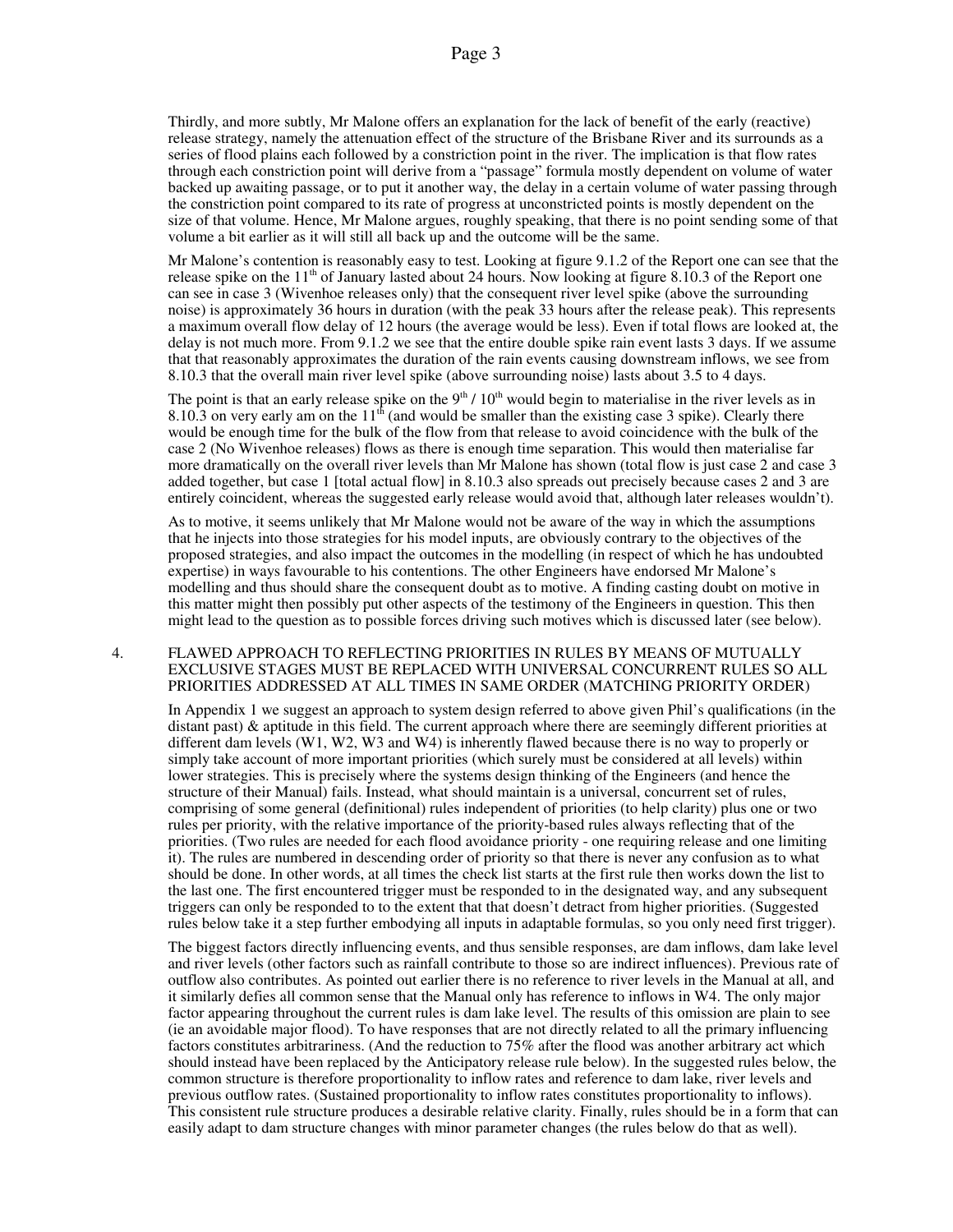It is anticipated that the Engineers might claim that the current strategies operate in the above suggested way because one is always assessing if all the rule preconditions are being met. But it is in having (or, as we have seen, messily attempting to have) those preconditions be mutually exclusive (hence giving the staged response structure) where that claim would fall down and the problem arises. The objection that the Engineers have with using predictions as active components in triggers is also an ideological barrier to the better approach put here, but the suggested approach provides the inbuilt ability to temper its impact.

The final important point to be made about these rules is that the format (ie the system) has nothing to do with hydrology, dam engineering or water management. Where these areas of expertise (and requisite modelling and research) do come in is in evaluating the optimum details such as functions used in formulas (simple as shown here or more complex), number of "situations" (see below) in any given rule, scaling factors (see below), constants and priority (and hence rule) order. The functions, scaling factors and constants volunteered in the suggested rules below are a good sensible starting point. They must be researched and subjected to public scrutiny, and the system should be scrutinised by systems analysts. "Situations" can be added to rules over time reflecting new experiences. Over time they should morph into a mathematical model. The suggestions in Appendix 1 assume current dam structure.

### 5. FUSE PLUG DESIGN IMPROVEMENT NEEDS ANALYSIS, TO MAKE OPTIMUM BENEFIT OF DAM AVAILABLE & REMOVE CONSTRAINT ON MAJOR FLOOD AVOIDANCE CAPABILITY

The fuse plugs act for dam structural security by causing unavoidable releases under trigger conditions (the attainment of the triggering dam levels). The fuse plug trigger levels (fuse plugs 1 to 3) are 75.7m, 76.2m and 76.7m respectively, and the released flows upon plug erosion (time it takes to erode is unknown) are 1,700 m<sup>3</sup>/s, 4,000 m<sup>3</sup>/s and 5,000 m<sup>3</sup>/s respectively, so the cumulative flows are 1,700 m<sup>3</sup>/s, 5,700 m<sup>3</sup>/s and 10,700 m³/s respectively. Crucially, once fuse plugs erode, flows continue through the fallback (auxiliary) spillway until the dam level returns to 67m (although it isn't clear if the flow rates stay the same).

However the impact of the design of the fuse plugs greatly reduces the dam's mitigation capabilities. The problem is that the consequences of fuse plug erosion (flow rates, duration) are so unavoidably punitive that avoiding fuse plug erosion effectively replaces dam overtopping as the "avoid at all costs" dam structure security priority. And if two or three of the fuse plugs are triggered the current 74m "avoid reaching 75.7m at all costs" point would have to be lowered to a 65.3m "avoid reaching 67m at all costs" point until the fuse plugs were rebuilt (which apparently can't happen during a wet season). This may be fine from the point of view of the engineering principle of redundancy, but it unnecessarily overdoes that and at the same time unnecessarily distorts and constrains the (rephrased) second priority of avoiding major flooding. And of course it causes that huge temporary reduction in capacity post fuse plug triggering.

The fuse plugs are designed the way they are to cater for a situation where gates in the main spillway get blocked or malfunction somehow. Therefore the idea is that there be no possible impediment to the fuse plug enabled flows, hence the use of a temporary, eroding structure with a concrete base at 67m. But if a situation were to arise where, once some or all of the fuse plugs were eroded, inflows then reduced greatly and forecasts predicted no imminent rain, there is no means by which fallback (auxiliary) spillway flows could be slowed until dam levels returned to 67m, and yet doing so would not imperil the dam, nor reduce redundancy (providing the slowing device was properly designed).

It must certainly be possible to devise and construct a method that could slow or block those flows (only under clearly defined conditions) without breaching the original gate blockage / malfunction issue that spurred the inclusion of fuse plugs. What this would do would be to remove the aversion to triggering fuse plugs whilst not impeding their important function (flows from them, whether slowed or not, would then simply be calculated in the overall releases). This in turn would permit the (rephrased) second priority of avoiding major flooding, in the situation of greatly improved conditions mentioned above, to continue with little interruption after fuse plug triggering. Furthermore the 74m decision point would be much less important. That decision point could be moved up much closer to the trigger level for the first fuse plug (having just fuse plug 1 eroded for the balance of a wet season is not so bad).

Of course this suggestion falls into the same category as raising the dam wall (ie major works). But it's also a possible improvement, extracting better value from the existing. Adding that feature may also then make it easier to reconstruct the temporary fuse plug structures under otherwise more difficult conditions. Of course dam management rules would also have to be carefully designed to avoid the ease of recourse to fuse plug triggering creating any unintended distortions to implementation of priorities (especially dam protection). Finally the cost (and time to replace) fuse plugs would be recurrent, though infrequent (but one can confidently assume that the cost is not remotely of the order of magnitude of that of major flooding).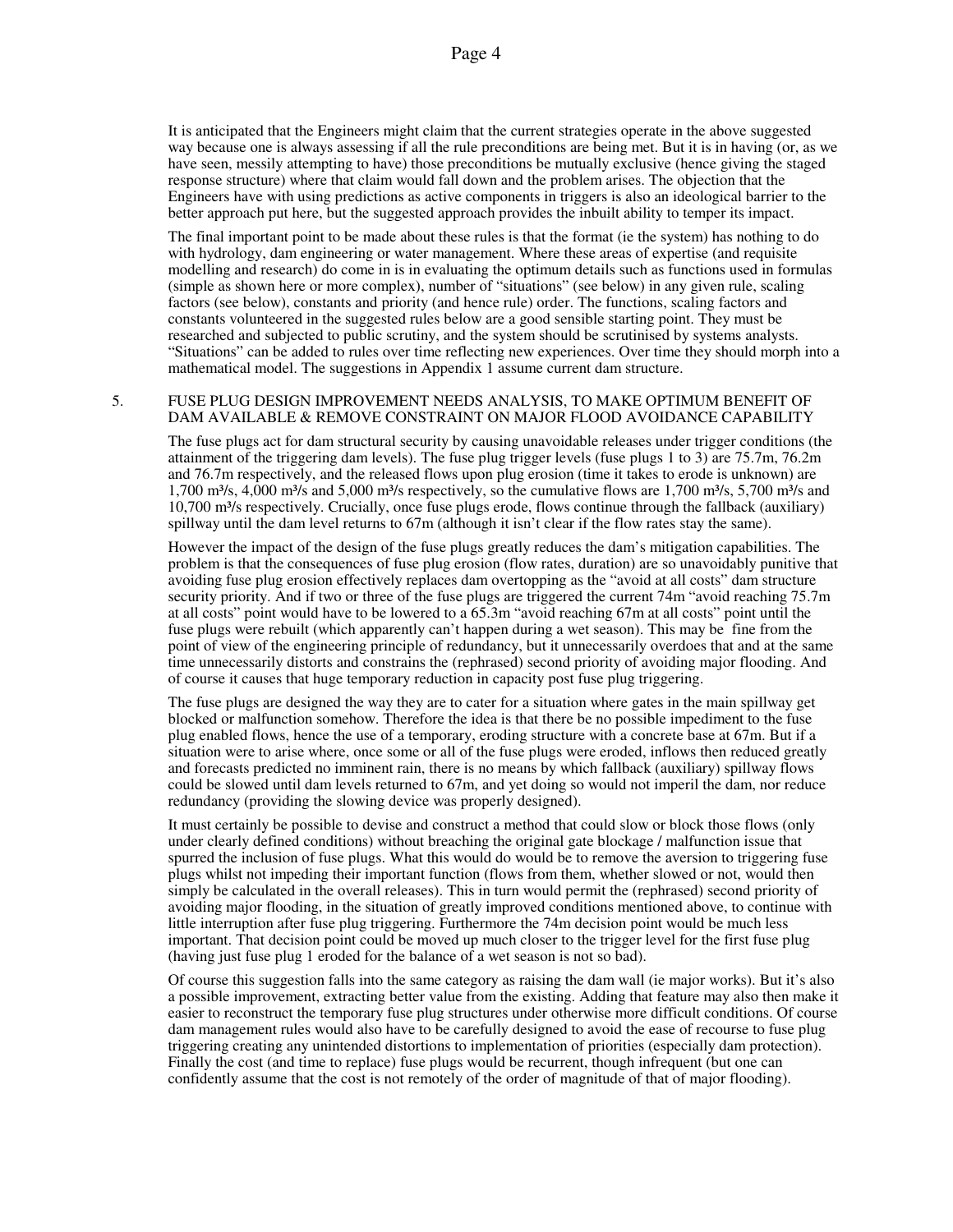## 6. WHAT WENT ON BEHIND CLOSED DOORS? COST CUTTING? MUTUAL PROTECTION? IT IS RELEVANT TO THE ENQUIRY'S AIMS AND DOESN'T CONSTITUTE DESCENT INTO POLITICS. (AVOID THAT BY STOPPING AT EXPOSURE AND LEAVING THE REST TO THE ELECTORATE)

The thousands of Brisbane ratepayers who were flooded might be shocked to see what appears to be the counsel for the Brisbane City Council, Mr Dunning, cross examining the Engineers as though he were representing them (ie accepting and bringing to the fore all the Engineer's arguments). There seems not to have been even one moment of criticism of the Engineers from Mt Dunning as far as we can tell from a very quick scan of the transcripts (apologies if we have missed any). If that observation truly reflects the reality of what transpired, the question should be asked, given the publicly vented doubt as to the Engineers actions as well as as to what role, if any, the BCC played in having the Engineers amend their actions, did SEQWater (and / or the State government as its owner) and the BCC agree to a strategy of mutual protection? Even though the Commissioner has stated that this enquiry is rightly going to avoid politics, surely if such an agreement has been struck, that is relevant to the topic of identifying problems with the Engineer's actions (and by implication, their Manual), because, by definition, such an agreement would have the potential to alter or avoid testimony as to material facts (even if that potential weren't actually realised). We need to be sure.

In a similar vein, the possibility that the Engineers, in reality, may have been aware of some of the issues raised herein but were hamstrung by financial constraints imposed by the state government should be investigated. Clearly, choosing to raise the dam wall (and the fallback spillway holding the fuse plugs) adds to the dam's capabilities. Choosing to raise low bridges and roads greatly reduces the threat from low level flooding. Widening constrictions in the river increases the ability to separate flows and thus makes it easier to avoid major flooding. Dredging the river increases its holding capacity and helps avoid all flooding. It seems pointless to merely identify the direct causes of the mistakes that were made if greater forces prevented then, and would be likely to prevent again in the future, best possible actions. It all comes back to cost benefit risk analysis.

## 7. THE RISK OF BASING THINGS PURELY ON MODEL DOMINATED THINKERS DESIGNS

Over twenty years ago a client of mine who was a very experienced senior engineer who had designed mega projects around the world told me he was concerned by some of the engineers he had encountered who had gained their qualifications in the 80's. He observed that the engineers in question were over reliant on models and had a poorer grasp of concepts which in turn feed the common sense driven cross checking that serves engineers well. The Engineers are all products of that era and obviously it is not known if they suffer or ever have suffered from that deficiency, but the point is that it is an issue that one must generally constantly be on the lookout for. Things must be cross checked as well as being subjected to all the other areas of expertise rather than left to a small group of like minds \*especially\* expert like minds.

# 8. CLIMATE CHANGE - FALLBACK EXCUSE? ... LESSON WE HAD TO LEARN?

A comment in his testimony by one of the Engineers that we would have to get used to bigger and more frequent floods (assuming he meant it and it wasn't just a convenient hook to hang other challenged comments on) brings to mind another largely model driven issue, namely climate change (where the relevant models remain, as far as we can tell, a secret). This is raised here only because it has been observed that those who are disposed to argue the most vigorously in support of claims that climate change is the drastic issue of our time (and, we suggest other "millenial" or apocalyptic issues) tend also to be disposed to regarding those who do not share their views as being in need of being taught a lesson (and history has shown that such attitudes can go a lot further than that). Even though the Commission has a huge amount of ground to cover, it would be relevant, we believe, to ascertain if indeed such a culture contributed in any way to the events under investigation.

### 9. NOT BASING DESIGNATED FLOOD LINES ON BETTER DAM MANAGEMENT (PER ABOVE) EQUATES TO MAKING OWNERS OF UNNECESSARILY AFFECTED PROPERTIES SUBSIDISE DISPROPORTIONATELY AVOIDANCE OF EFFORT / COST OF PROPER FLOOD MANAGEMENT

We argued in our previous submission that the deemed rarity of the flood, taken together with the likely flood levels under our suggested improved dam management rules being below existing Q100 levels, meant that in fact Q100 levels should be *lowered* (representing the consequences of the suggested much better use of the dam's inherent flood mitigation capabilities). We also argued that long term cumulative costs (in terms of finance, insurance, property values and property development) of not doing so would eventually greatly outweigh the enormous direct impacts of the flooding. Finally we warned that it would be all to easy for councils to ignore the issue of better dam management and simply take the 2011 flood levels at face value thereby unnecessarily including many more properties or parts of properties in the "death zone" of impossible insurance, impossibility or massive worsening of terms of finance (the impossible insurance being a requisite - already happening), consequent property value (hence wealth) reductions, and greatly diminished property development potential (that being a cost to the community as well). Two questions have to be asked:-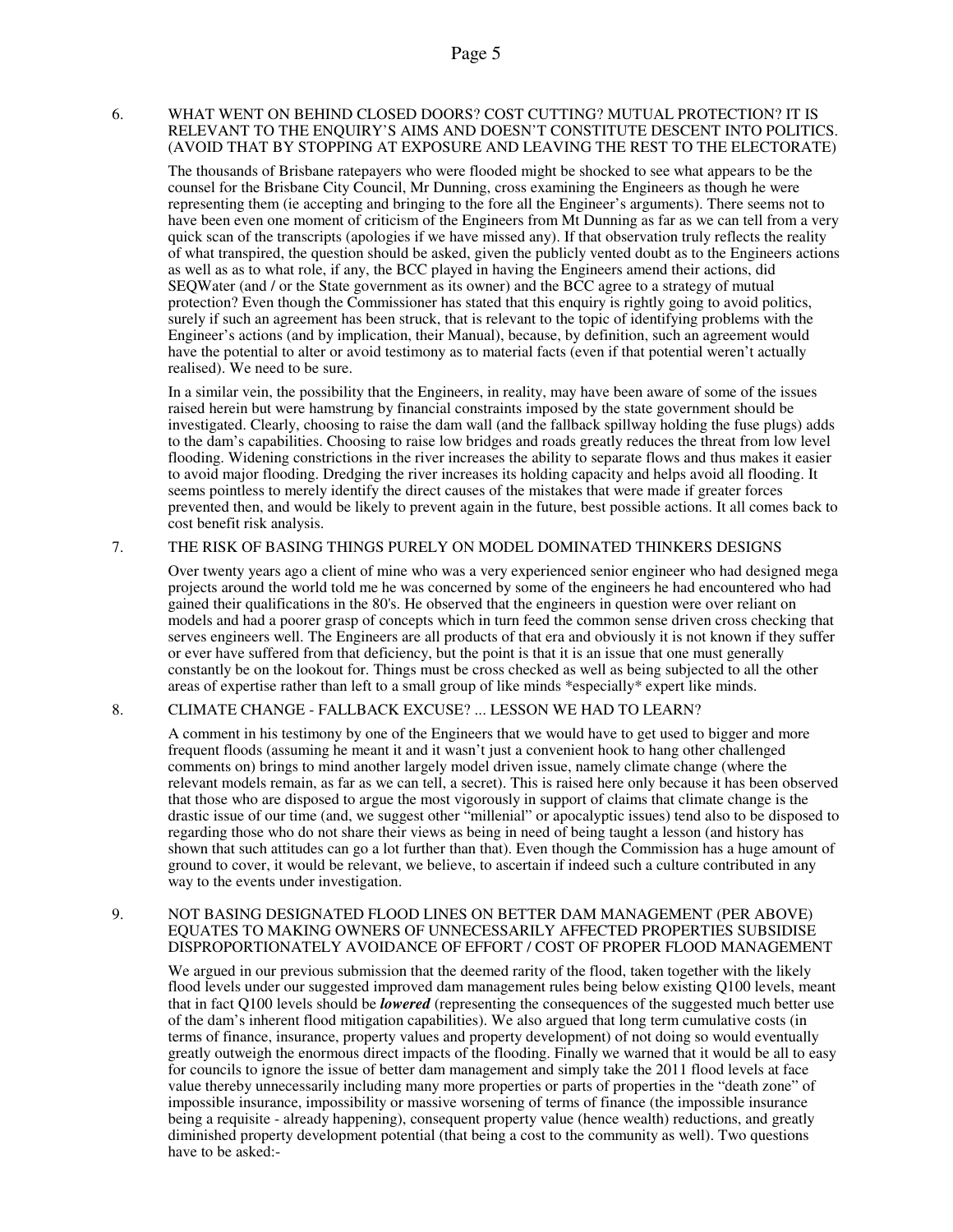Is it fair that the group of property owners unnecessarily included in such a "death zone" be so included in the absence of what would seem like a modest effort, in the scale of government capabilities, to identify and enact better dam management rules (and surely the above will help them)? Given the scale of impact on such people it seems ludicrous to answer in the affirmative.

Also is that fair in the sense that (ignoring the dam management issue) it effectively substitutes for expenditure on physical measures such as identified above (dam raising, low bridges etc)? Why should this relatively small group of people heavily subsidise a cost saving to the rest? (On the surface, the question could be posed the other way around, ie why should the rest pay for measures to help the few? But this is flawed because it breaches government's duty to protect all its citizens from systemic disaster if that can be reasonably done, because the alternatives such as property buy outs would be much more expensive if done fairly ie pre adjustment of Q100, and because that expenditure would actually benefit the rest, eg adding water storage capacity, reducing bridge / road closures etc). In fact one could expand that line of reasoning (and effect both dam management improvement as well as infrastructure works) to thereby remove many more people from that "death zone" than just those unnecessarily included by an adverse Q100 adjustment.

## 10. THE BREMER RIVER IS DYSFUNCTIONAL AND WORKS IMPROVING ITS FLOOD CARRYING CAPACITY WOULD SERVE VERY IMPORTANT OTHER PURPOSES AS WELL

The Bremer river should, like most urban rivers, serve as the focal point of development and activity that the Ipswich City Council says it wants it to be. And yet the fear of liability (and / or perhaps the lack of belief in the measures suggested below) makes the ICC push the boundary of developments that would constitute or enhance such focus further and further back from the river (their likely reaction to this flood despite the foregoing arguments being just the latest case) rather than having the foresight to push for more radical ways of accomplishing the desired goal.

Firstly the Bremer should be dredged. This will have the excellent extra benefit of making the river navigable, which in turn will change the whole way Ipswich people view the river and significantly increase their desire to be on it or around it. This in turn is the one key ingredient of the ICC's vision for the Ipswich CBD which currently lacks any realistic chance of being achieved, barring such a measure. And yet, based on experience virtually everywhere else, it is the absolute key to creating the vibrant environment that vision aims for. The recent profusion of coffee shops and other uses consistent with such vision attests to the inherent potential (and why wouldn't it exist?). But the ICC has refused despite repeated prompting to give such a measure the high priority it deserves. It seems to believe that an entirely passive interaction with the river will suffice. That may work if a place has other major things going for it, but, unless you count the characteristics the ICC lists as constituting such things (most of which would seem pleasant but unremarkable), that isn't the case in Ipswich, especially given its proximity to Brisbane and the Gold Coast.

Secondly, the Bremer should be widened. This can be done easily in many places. The most difficult are the constriction points, and engineering solutions (or even property buy backs to enable widening, where possible) should be sought for these points. Soil removed should be pulled up the slope so that development can come close to the river, where appropriate (in and near the CBD in particular), creating the right atmospherics. In the process, much needed attention can be given to river banks. This will also further add to navigability, increasing the attractiveness of regular commuter or at least tourist marine services. So the same things that will help protect Ipswich people from the Bremer will encourage them to embrace it. If the Qld government is serious about the Western corridor's role it must attend to this or admit that the Ipswich CBD is not the real intended long term heart of it (or that its vision is based on dreary price point alone).

Best Regards,

Phil and Koula HASSID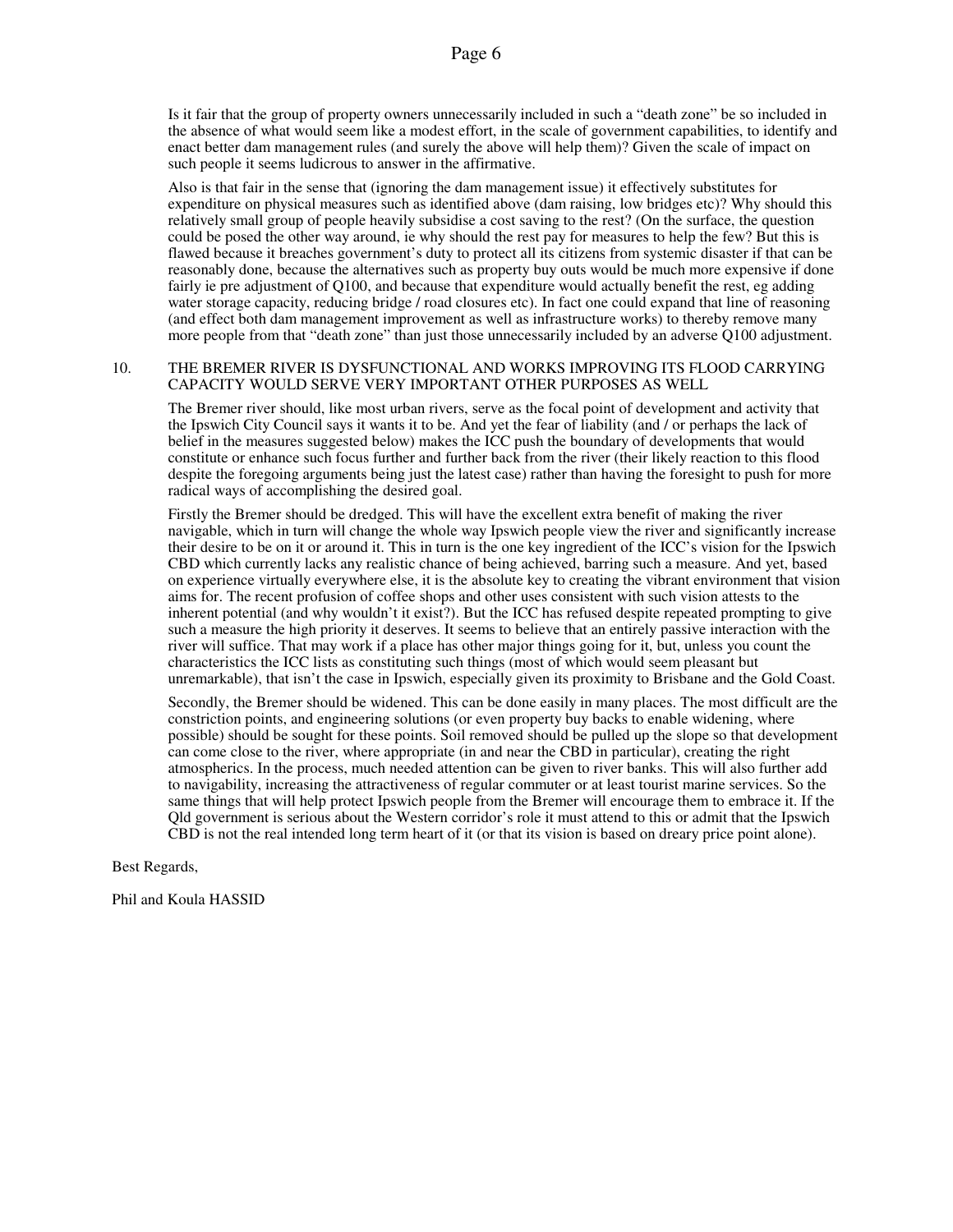# **APPENDIX 1 - PROPOSED DAM MANAGEMENT RULES**

# **PRIORITIES**

Priority 5 - Avoid projected fuse plug triggering

Priority 6 - Avoid river bank slumping

Priority 7 - Prepare for possibility of imminent subsequent major rain event (ie fast post-flood drain down)<br>Prepare for wet season (anticipatory releases) (based on long term catchment / SEO rain forecast)

Priority 8 - Prepare for wet season (anticipatory releases)

Priority 9 - Avoid causing / worsening moderate flooding (based on with downstream rain forecast)

Priority 1 - Avoid imminent overtopping (based on without dam catchment rain forecast or very short term catchment rain forecast)<br>(based on without dam catchment rain forecast) Priority 2 - Avoid imminent fuse plug triggering (based on without dam catchment rain forecast)<br>Priority 3 - Avoid more distantly projected overtopping (based on with dam catchment rain forecast) Priority 3 - Avoid more distantly projected overtopping (based on with dam catchment rain forecast)<br>Priority 4 - Avoid causing or worsening major flooding (based on with downstream rain forecast) Priority 4 - Avoid causing or worsening major flooding (based on with downstream rain forecast)<br>Priority 5 - Avoid projected fuse plug triggering (based on with dam catchment rain forecast)

Priority 10 - Avoid causing / worsening low level flooding (based on with downstream rain forecast)

It is suggested that the above are sufficient and that any other issues would have lower priority than those listed above. As to order, one could argue that 2 and 3 should be reversed, that 4 and 5 should be reversed, that 6 should be lower, that 7 should be lower or higher, and that 8 should be lower. References to flooding refer to Brisbane and Ipswich. One could separate priorities referring to flooding into Brisbane priorities and Ipswich priorities but of course this would, in unusual circumstances, have the effect of pitting their fates against one another. Nevertheless it is suggested that if one were to do such a separation, the outcome could look like the following:-

| Priority 1 - Avoid imminent overtopping                                                                         | (based on without dam catchment rain forecast)<br>or very short term catchment rain forecast) |
|-----------------------------------------------------------------------------------------------------------------|-----------------------------------------------------------------------------------------------|
| Priority 2 - Avoid imminent fuse plug triggering                                                                | (based on without dam catchment rain forecast)                                                |
| Priority 3 - Avoid more distantly projected overtopping                                                         | (based on with dam catchment rain forecast)                                                   |
| Priority 4 - Avoid causing or worsening major Brisbane<br>flooding                                              | (based on with downstream rain forecast)                                                      |
| Priority 5 - Avoid causing or worsening major Ipswich<br>flooding                                               | (based on with downstream rain forecast)                                                      |
| Priority 6 - Avoid projected fuse plug triggering                                                               | (based on with dam catchment rain forecast)                                                   |
| Priority 7 - Avoid river bank slumping                                                                          |                                                                                               |
| Priority 8 - Prepare for possibility of imminent subsequent<br>major rain event (ie fast post-flood drain down) |                                                                                               |
| Priority 9 - Prepare for wet season (anticipatory releases)                                                     | (based on long term catchment / SEQ rain forecast)                                            |
| Priority 10 - Avoid causing or worsening moderate<br>Brisbane flooding                                          | (based on with downstream rain forecast)                                                      |
| Priority 11 - Avoid causing or worsening moderate<br>Ipswich flooding                                           | (based on with downstream rain forecast)                                                      |
| $Driontri 12$ Avoid equaing Lucreaning law layel flooding (based on with downstream rain forecast)              |                                                                                               |

Priority 12 - Avoid causing / worsening low level flooding (based on with downstream rain forecast)

It seems unnecessary to split minor flooding between Brisbane and Ipswich. However one could similarly further split major and moderate flooding if really necessary but that seems to be overdoing it (not that other areas aren't important but the possibilities for impacts there coincide with those on Brisbane or Ipswich). It also seems unnecessary to split fuse plug related priorities into separate ones for each of the 3 fuse plugs.

### **RULES**

**Rule 1 (Controlled Release Rates)** - Primary definition rule

"At all times target controlled release rate is defined by the following formula

 $R_G = \max \{ \min (O_R, O_{max}) - R_E, 0 \}$ 

where

RG is **Release** rate through the **Gates** of the main spillway

- O<sub>R</sub> is **Reactive** rate of total spillways outflow ("*Outflow*") (responding to actual,
	- impending & maybe forecast inflow rates, as well as dam levels, river levels and Previous outflow rates)
- Omax is the **Maximum** possible **Outflow** rate that the dam is capable of

RE is **Release** rate through the fallback (auxiliary) spillway due to fuse plug **Erosion**

the above to be recalculated hourly"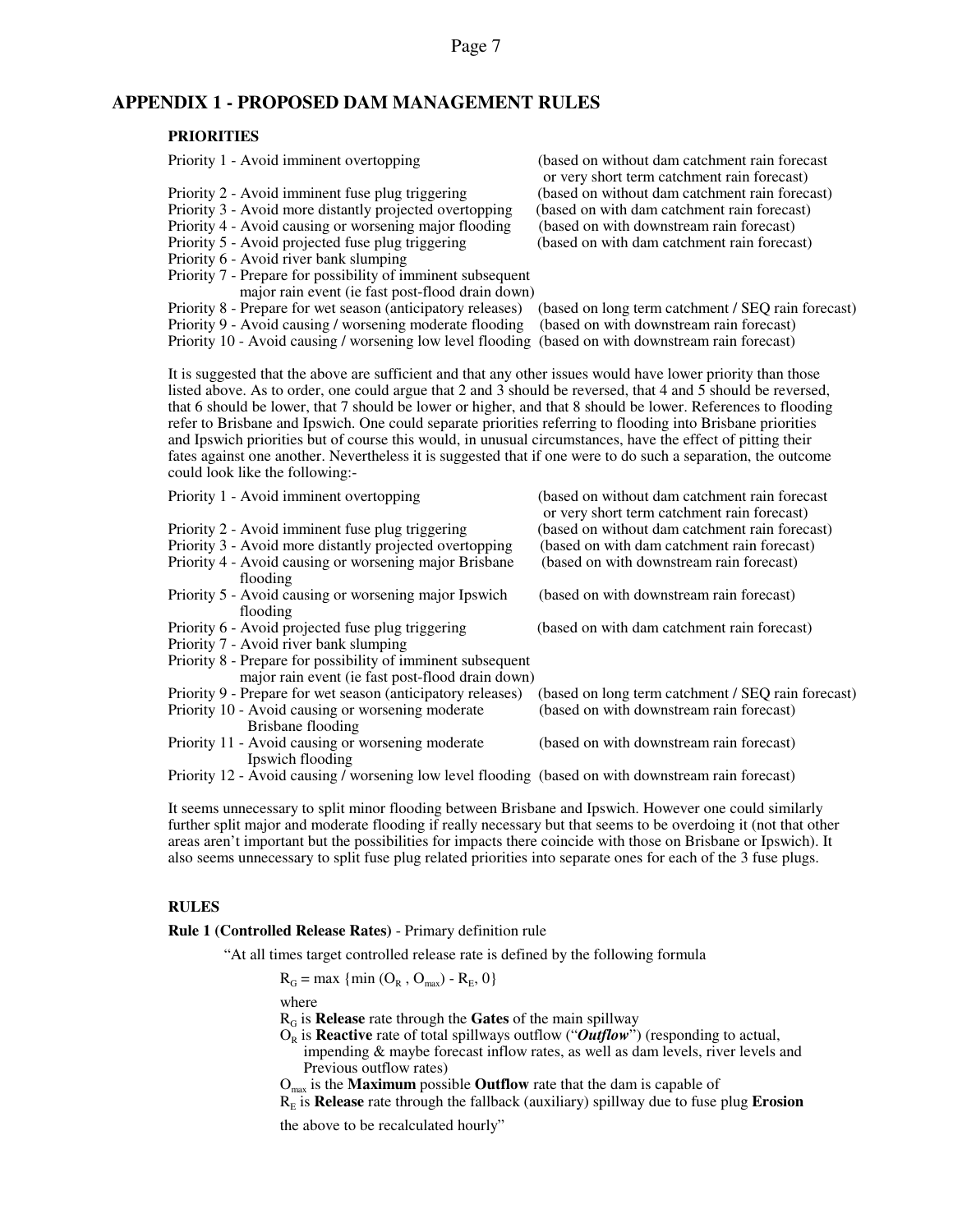### **Rule 2 (Reactive Releases)** - Definition rule

Reactive Outflow rate is based on inflow rates (actual, future modelled from fallen rain, & possibly future modelled from forecast rain); on current dam level & future level from modelled inflows; on Brisbane and Bremer river levels predicted from modelling downstream inflow & rainfall; and on previous outflow rate; all to be recalculated hourly. Can add river flow rates & volumes if needed.

(The **MAIN FORMULA** when combined with the section formulas below acts like a menu of relationships and inputs to select from in various situations, by zero scaling ones not used. Those used seem intuitively useful, but others can be added / substituted (logarithmic, trigonometric, higher power, differential, integral, probabilistic). All should be modelled by thinking through more scenarios & testing real cases. Eventually a single model patches together best fit relationships for all the scenarios, leading effectively to one "rule".)

$$
O_R = Y_{\Psi1,x} \Psi_{1,x}(all) + Y_{min,x} \min \{ \max (Y_{\Psi2,x} \Psi_{2,x}(all), Y_{\alpha,x} \alpha, Y_{\beta,x} \beta, Y_{\phi1,x} \phi_1, Y_{\delta1,x} \delta_1, Y_{P,x} O_P), \newline \Psi_{3,x}(all), Y_{\phi2,x} \phi_2, Y_{\delta21,x} \delta_{21}, Y_{\delta22,x} \delta_{22} \}
$$

### where (Ψ's not used much here as they need most research, but model fine without)

All subscripts refer to variables being acted on, and to the situation.

**O<sub>R</sub>** is **Reactive Outflow** rate

# $O<sub>p</sub>$  is the anticipatory (**Predictive**) **Outflow** rate.

x is the situation to which the formula is being applied

**Ψ**<sub>2,x</sub> are multivariable functions of all the inputs ( $\alpha$ ,  $\beta$ ,  $\varphi_1$ ,  $\varphi_2$ ,  $\delta_1$ ,  $\delta_{21}$ ,  $\delta_{22}$ )

 $\alpha$  is the inflow rate contribution to the formula

β is the dam level contribution to the formula

 $\varphi_1$  is the river level contribution requiring outflows (ie setting minimum outflow rates)  $\varphi_2$  is the river level contribution limiting outflows (ie setting maximum outflow rates)  $\delta_1$  is the previous outflow rate contribution requiring outflows (sets min for riparian prot)  $\delta_{22}$  previous outflow rate contributions limiting outflows (max1 - dam safety; 2 - riparian)  $Y_{\gamma(\gamma)x}$  are **Yes** or no (in or out) constants (ie 0 or 1)

# and (**INFLOW RATE** section of formula where the intuitive primary

 $\alpha = \alpha_1 \alpha_2$ relationship is to inflow rate maximised across contingencies).

 $\alpha_1 = \max \{ S_{RIA,x} I_A$ ,  $S_{RIF,x} I_F$ ,  $B_x(h_x) S_{RIP,x}(h_x) I_{P,x}(h_x) \} + G_{RII,x}$  (inflow elements)  $\alpha_2 = \max \{ \mathbf{T}_{\text{RIA},x}(\mathbf{D}_A), \ \mathbf{T}_{\text{RIF},x}(\mathbf{D}_F), \ \mathbf{B}_x(\mathbf{h}_x) \ \mathbf{T}_{\text{RIF},x}(\mathbf{D}_P(\mathbf{h}_x)) \}$  (use inflows ... yes or no? ... ie  $\mathbf{T}_{\text{R12},x}(\mathbf{D}_2) = 0$  if  $\mathbf{D}_2 < \mathbf{D}_{2,x}$  are inflows applicable or not?)  $= 1$  otherwise (which contingencies are triggered [if being considered]?)  $\mathbf{B}_x$ (h<sub>x</sub>

(are we open to considering forecasts or not?)

where

S is a **Scaling** (multiplicative) constant.

G is a **Gain** (additive) constant.

- $I_A$  is **Actual** maximum **Inflow** rate not yet fully responded to in accordance with this formula due to the limitation of maximum flow increase limits
- I<sub>F</sub> is maximum future **Inflow** rate attributable to **Fallen** rain derived from modelling
- **I**<sub>P,x</sub> is maximum future **Inflow** rate attributable to fallen rain plus **Predicted** rain derived from modelling for the subsequent period of length prescribed under situation "**x**"
- h<sub>x</sub> is the length of the ensuing period in **Hours** which predicted rain is modelled for
- $\mathbf{B}_x$  is **Basis** of situation "**x**" & takes value 0 if "without forecast" and 1 if "with forecast" DA is the actual (current) **Dam** lake level
- DF is maximum projected **Dam** lake level based on further inflows from **Fallen** rain only, ie "without forecast" basis
- $\mathbf{D}_{\rm P}$  is the maximum projected **Dam** lake level for the ensuing  $h_x$  hours based on fallen rain plus **Predicted** rain, ie "with forecast" basis
- DA,x is the **Dam** lake level which triggers release calculations on the basis of **Actual** (ie current) dam lake level.
- DF,x is the **Dam** lake level which triggers release calculations on a **Fallen** rain only, ie "without forecast", basis in situation "**x**"
- DP,x is the **Dam** lake level which triggers release calculations on a fallen plus **Predicted** rain, ie "with forecast", basis in situation "**x**"
- **T**A,x is the activation **Threshold** function for situation "**x**" on the **Actual** dam lake level basis and takes the value 0 or 1 depending on whether  $D<sub>A</sub>$  is below the threshold value  $D_{A_x}$  or not.
- $T_{F.x}$  is activation **Threshold** function for situation "**x**" on the **Fallen** rain only basis and takes value 0 or 1 depending on whether  $D_F$  is below the threshold value  $D_{F,x}$  or not
- $T_{P,x}$  is the activation **Threshold** function for situation "**x**" on the fallen + **Predicted** rain basis and takes the value 0 or 1 depending on whether the maximum value of  $D<sub>p</sub>(h<sub>x</sub>)$ during the ensuing  $h_x$  hours is below the threshold value  $D_{P,x}$  or not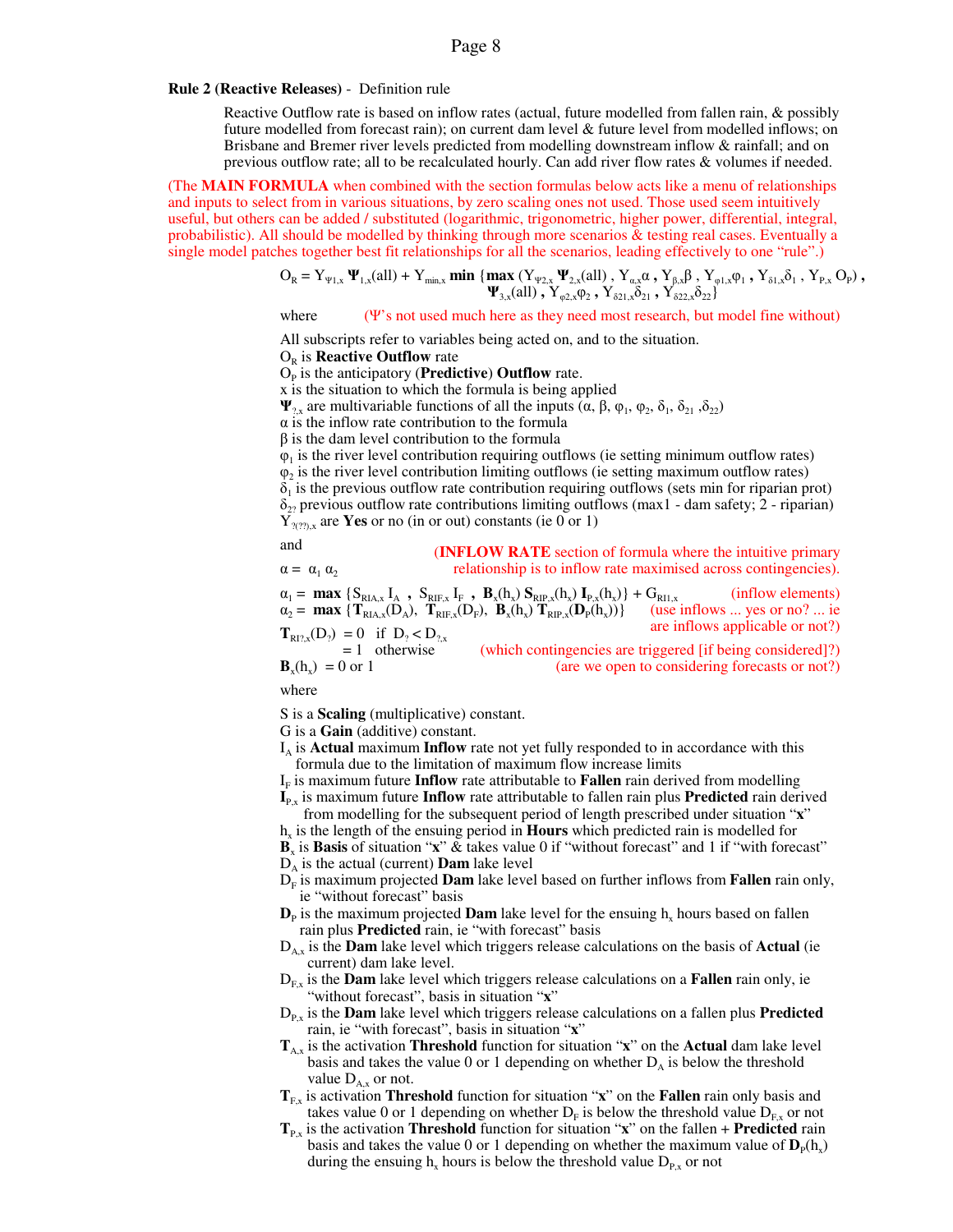| and<br>$\beta$ = <b>max</b> ( $S_{RDL,x} \beta_1$ , $S_{RD2,x} \beta_2$ )                                                                                                                                                                                                  | (DAM LEVEL section of formula where the intuitive primary relationship<br>is to the more demanding, release wise, of height below danger and height<br>above target level, maximised across contingencies. Functions shown work<br>but more complex functions should be modelled.) |
|----------------------------------------------------------------------------------------------------------------------------------------------------------------------------------------------------------------------------------------------------------------------------|------------------------------------------------------------------------------------------------------------------------------------------------------------------------------------------------------------------------------------------------------------------------------------|
| $\beta_1 = G_{RD1,x} + \max \left\{ S_{RD1A,x} \mu_n(D_A, D_{targ,x}) T_{RD1,x}(D_A), S_{RD1F,x} \mu_n(D_F, D_{targ,x}) T_{RD1,x}(D_F), \right. \\ \left. B_x(h_x) S_{RD1P,x} \mu_n(D_p(h_x), D_{targ,x}) T_{RD1,x}(D_p(h_x)) \right\} \quad \text{(height above target)}$ |                                                                                                                                                                                                                                                                                    |
| $\beta_2 = G_{RD2,x} + \max \{ \lambda_A(D_A), \lambda_F(D_F), B_x(h_x) \lambda_P(D_P(h_x)) \}$                                                                                                                                                                            | (height below danger)                                                                                                                                                                                                                                                              |
| $\lambda_2(D_2) = S_{RD271,x} T_{RD2,x}(D_2) (S_{RD272,x} D_2 - S_{RD273,x}) / (Y_{21,x} + Y_{22,x} (D_{\text{dang},x} - D_2))$<br>for $? = P$ , $D_2$ is $D_p(h_x)$                                                                                                       |                                                                                                                                                                                                                                                                                    |
| $\mathbf{T}_{\text{RD1},x}(D_2) = 0$ if $D_2 < D_{\text{targ},x}$<br>= 1 otherwise                                                                                                                                                                                         | (use height above targets?  ie applicable?)                                                                                                                                                                                                                                        |
| $\mathbf{T}_{\text{RD2},x}(D_2) = 0$ if $D_2 > D_{\text{dang},x}$<br>= 1 otherwise                                                                                                                                                                                         | (use height below danger?  ie applicable?)                                                                                                                                                                                                                                         |

where

S, G,  $D_A$ ,  $D_F$ ,  $D_P$ ,  $h_x$  and  $B_x$  are as defined earlier

 $D_{\text{targ. }x}$  is the target **Dam** lake level (ie **Low** significant level) for situation "**x**"

Ddang, x is the dangerous **Dam** lake level to be avoided (ie **High** significant level) for situation "**x**"

 $T<sub>RD2x</sub>$  are activation **Threshold** functions as defined above

 $Y_{\gamma_{2}x}$  are **Yes** or no (in or out) constants with values 0 or 1

 $\mu_n(m_1, D_{\text{targ}}) = (m^3 \text{ of water stored by the } m_1 \text{ metres above } D_{\text{targ}} \text{ of dam wall}) / 86400 \text{ n}$ (86400 seconds in one day)

n is number of days to reduce dam lake level by  $m_1$  metres to  $D_{\text{targ}}$  metres if no inflows and water released at the rate of  $\mu_n(m_1, D_{\text{targ}})$  m<sup>3</sup>/s

and (**RIVER LEVEL** section of the formula, where the intuitive primary relationship is to the capacity of the rivers to accept outflows released now without causing or worsening a flood of the category being considered, compared to the same capacity later, considering all contingencies. The tricky logic makes this section the most complex.)  $\varphi_1 = S_{\text{RLO1},x} \max (Y_{\text{L101},x} \varphi_{\text{min},\text{both},\text{maj}} , Y_{\text{L102},x} \Omega_{\text{102},x} \varphi_{\text{min},\text{both},\text{mod}} , Y_{\text{L103},x} \Omega_{\text{103},x} \varphi_{\text{min},\text{both},\text{min}} ) +$  $S_{RL02,x}$  **max**  $(Y_{L104, x}$   $\varphi_{ideal, both, maj}$  **,**  $Y_{L105,x}$   $\Omega_{105,x}$   $\varphi_{ideal, both,mod}$  **,**  $Y_{L106,x}$   $\Omega_{106,x}$   $\varphi_{ideal, both, min}$  +  $S_{RL03,x}$  **max**  $(Y_{L107,x}$   $\varphi_{min,Bris,maj}$  **,**  $Y_{L108,x}$   $\Omega_{108,x}$   $\varphi_{min,Bris,mod}$  **,**  $Y_{L109,x}$   $\Omega_{109,x}$   $\varphi_{min,Bris,min}$  +  $S_{RL04,x}$  **max**  $(Y_{L110,x}$   $\varphi_{ideal,Bris,maj}$   $Y_{L111,x}$   $\Omega_{111,x}$   $\varphi_{ideal,Bris,mod}$   $Y_{L112,x}$   $\Omega_{112,x}$   $\varphi_{ideal,Bris,min}$  +  $S_{RL05,x}$  **max**  $(Y_{L113,x} \varphi_{min,IPsw,maj}$  **,**  $Y_{L114,x} \Omega_{114,x} \varphi_{min,IPsw,mod}$  **,**  $Y_{L115,x} \Omega_{115,x} \varphi_{min,IPsw,min}$  +  $S_{RL06,x}$  **max**  $(Y_{L116, x}$   $\varphi_{ideal,lpsw,maj}$  **,**  $Y_{L117, x}$   $\Omega_{117, x}$   $\varphi_{ideal,lpsw,mod}$  **,**  $Y_{L118, x}$   $\Omega_{118, x}$   $\varphi_{ideal,lpsw,min}$  $\varphi_2 = S_{\text{RLO7},x}$  **min**  $(Y_{\text{L201},x} \varphi_{\text{max},\text{both},\text{maj}})$  ,  $Y_{\text{L202},x} \varphi_{\text{max},\text{both},\text{mod}}$  ,  $Y_{\text{L203},x} \varphi_{\text{max},\text{both},\text{min}})$  +  $S_{R_{1,08,x}}$  **min**  $(Y_{L204,x} \phi_{ideal, both,maj}$  **,**  $Y_{L205,x} \phi_{ideal, both,mod}$  **,**  $Y_{L206,x} \phi_{ideal, both,min}$  +  $S_{RLO9,x}$  **min**  $(Y_{L207,x}$   $\varphi_{max,Bris,maj}$  **,**  $Y_{L208,x}$   $\varphi_{max,Bris,mod}$  **,**  $Y_{L209,x}$   $\varphi_{max,Bris,min}$  +  $S_{RL10,x}$  **min**  $(Y_{L210,x} \phi_{ideal,Bris,maj}$  **,**  $Y_{L211,x} \phi_{ideal,Bris,mod}$  **,**  $Y_{L212,x} \phi_{ideal,Bris,min}$  +  $S_{\text{RL11},x}$  **min**  $(Y_{L213, x} \varphi_{\text{max,Ipsw,maj}} , Y_{L214, x} \varphi_{\text{max,Ipsw,mod}} , Y_{L215, x} \varphi_{\text{max,Ipsw,min}} )$  +  $S_{RL12,x}$  min  $(Y_{L216, x}$   $\varphi_{ideal, Ipsw, maj}$   $, Y_{L217, x}$   $\varphi_{ideal, Ipsw, mod}$   $, Y_{L218, x}$   $\varphi_{ideal, Ipsw, min}$ (The above enables using both rivers, just Brisbane, just Bremer, combinations, as well as "ideal" outflow rates instead of, or with, maximums and minimums)  $\varphi_{\text{ideal,loc,flood}} = (S_{\text{RL16,loc,flood,x}} \varphi_{\text{min,loc,flood}} + S_{\text{RL17,loc,flood,x}} \varphi_{\text{max,loc,flood}}) / (S_{\text{RL16,loc,flood,x}} + S_{\text{RL17,loc,flood,x}})$ (weighted mean of min and max)<br>(less important minimum can't exceed  $\Omega_{102,x} = 0$  if  $\varphi_{min, both,mod} > \varphi_{max, both, maj}$ <br>= 1 otherwise more important maximum) same for  $\Omega_{108,x}$ ,  $\Omega_{114,x}$  with respect to Bris and Ipsw respectively  $\Omega_{105,x} = 0$  if  $\varphi_{\text{ideal}, \text{both}, \text{mod}} > \varphi_{\text{max}, \text{both}, \text{maj}}$  (as above)  $= 1$  otherwise same for  $\Omega_{111,x}$ ,  $\Omega_{117,x}$  with respect to Bris and Ipsw respectively<br>= 0 if  $\Phi_{\text{min both min}} > \Phi_{\text{max both min}}$  or  $> \Phi_{\text{max both mod}}$  (as above but 2 maxima  $\Omega_{103,x} = 0$  if  $\varphi_{min, both,min} > \varphi_{max, both, maj}$  or  $> \varphi_{max, both, mod}$  (as above but 2 maxima = 1 otherwise to compare to)  $= 1$  otherwise same for  $\Omega_{109,x}$ ,  $\Omega_{115,x}$  with respect to Bris and Ipsw respectively  $\Omega_{106,x} = 0$  if  $\varphi_{ideal, both,min} > \varphi_{max, both, maj}$  or  $> \varphi_{max, both,mod}$  (as above) = 1 otherwise same for  $\Omega_{112,x}$ ,  $\Omega_{118,x}$  with respect to Bris and Ipsw respectively where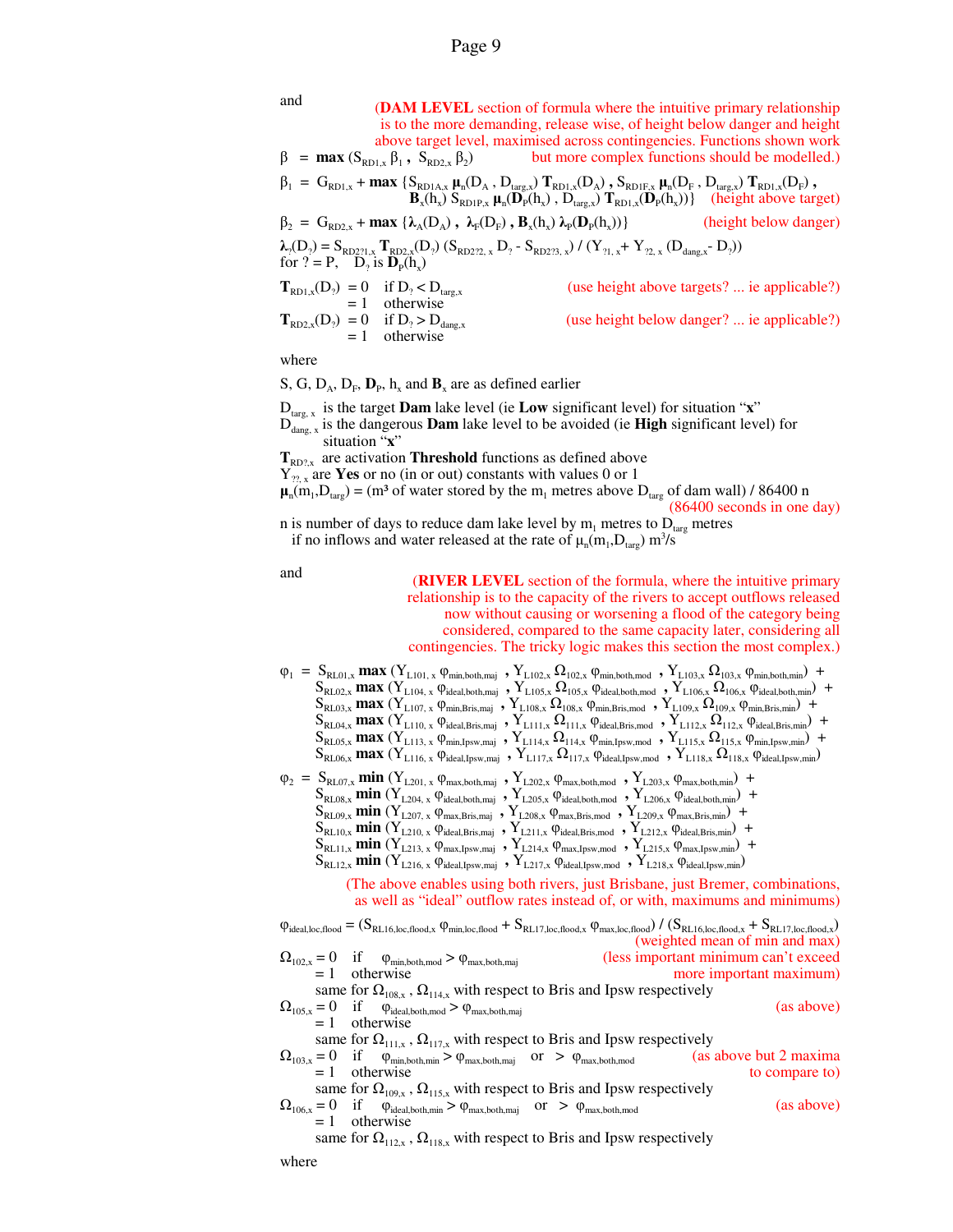constr is **Constraint** category - maximum outflow ("max") or minimum outflow ("min") or ideal compromise between minimum and maximum ("ideal")

loc is **Location** - Brisbane CBD ("Bris") or Ipswich CBD ("Ipsw") or both ("both") flood is **Flood** category - major ("maj") or moderate ("mod") or minor ("min")

φconstr,loc,flood is the river level derived component of outflow rate, for constraint "constr", pertaining to location "loc" and flood category "flood"

 $\varphi_{\text{min,both,flood}}$  is the  $2^{\text{nd}}$  lowest in value out of:-

 $\varphi_{\text{min,Bris,flood}}$ ,  $\varphi_{\text{min,Ipsw,flood}}$ ,  $\varphi_{\text{max,Bris,flood}}$  and  $\varphi_{\text{max,Ipsw,flood}}$ 

 $\varphi_{\text{max both flood}}$  is the 2<sup>nd</sup> highest in value out of:-

 $\phi_{\text{min,Bris,flood}}$  ,  $\phi_{\text{min,Ipsw,flood}}$  ,  $\phi_{\text{max,Bris,flood}}$  and  $\,\,\phi_{\text{max,Ipsw,flood}}$ 

(This is to best cater for the differences between the requirements for Brisbane and for Ipswich. See Appendix 2 for schematic representation of possibilities showing suitability of the above.)

 $Y_{L272x}$  are **Yes** or no (in or out) constants with values 0 or 1

and

 $\phi_{\text{min,Bris,flood}}$  ,  $\phi_{\text{min,Ipsw,flood}}$  ,  $\phi_{\text{max,Bris,flood}}$  and  $\phi_{\text{max,Ipsw,flood}}$ are all calculated using the following:-

 $\varphi_{\text{constr,loc,flood}} = (\sum_{m=1}^{k1} \sum_{n=1}^{k2} S_{RL13,m,n,x} \varphi_{\text{constr,loc,flood,m,n}}) / (\sum_{m=1}^{k1} \sum_{n=1}^{k2} S_{RL13,m,n,x})$ (Weighted mean over  $k_1$  outflow continuation scenarios and  $k_2$  concentric time periods of receipt of outflows at "loc", all periods centred on expected peak receipt time. Max start time before peak or end time after it, and length of continuation scenario should not exceed cumulative delay of flow to "loc" due to attenuation by constrictions.)

$$
\varphi_{constr,loc,flood,m,n} = S_{RL14,m,n,x} \min \inf_{h = start, n} \{ \hat{\mathbf{O}}_{F,loc,flood,m}(L_{loc,flood}, \mathbf{L}_{F,loc,m}[h]) \} +
$$

$$
(1-S_{\text{RL14},\text{m,n,x}}) \ \textbf{min} \ _{\text{h}=\text{start,n}} \{ \hat{\mathbf{O}}_{\text{P,loc,flood,m}}(L_{\text{loc,flood}} \ , \mathbf{L}_{\text{P,loc,m}}[h]) \}
$$

 $0 \le S_{\text{RL5,n,x}} \le 1$  (capacity of river at "loc" to accept outflows now,<br>constr = "max" or "min" for "max" constr, or later, for "min" constr, without  $\text{constr} = \text{``max''} \text{ or } \text{``min''}$  for "max" constr, or later, for "min" constr, without  $\text{loc} = \text{``Bris''} \text{ or } \text{``Ipsw''}$  causing or worsening flood of category "flood", loc = "Bris" or "Ipsw" causing or worsening flood of category "flood",<br>flood = "maj", "mod" or "min" ie outflows able to be delayed or brought forward) ie outflows able to be delayed or brought forward)  $k_2$  is number of concentric time periods of receipt of outflows at "loc" start.n = number of hours from now that receipt period "**n**" **Starts** end.n = number of hours from now that receipt period "**n**" **Ends**

end.n - start.n  $\leq \Delta_{\text{loc}}$   $\forall$ n

 $\Delta_{\text{loc}}$  is the cumulative delay (in hours) of outflows to "loc" due to attenuation by river constrictions

**mean** (end.n, start.n) =  $\varepsilon_{loc}$   $\forall$ n

 $\varepsilon_{\text{loc}}$  is number of hours from now at which the peak arrival at "loc" of outflows released now is expected

 $k_1$  is number of outflow continuation scenarios for the ensuing  $\Delta_{\text{loc}}$  hours

where

S is as defined earlier

- **Ô**F,loc,flood,m is the maximum current **Outflow** rate (average for the coming hour) modelled as not causing or worsening a **Flood** of category "flood" in **Location** "loc" in h hours time, under outflow continuation scenario "**m**", where **Fallen** rain (and existing and in train downstream inflows), but not predicted rain, is taken into account.
- $\hat{\mathbf{O}}_{\text{P,loc,flood,m}}$  is as per  $\hat{\mathbf{O}}_{\text{F}}$  except that rain **Predicted** (downstream) for the next h hours is taken into account in the modelling

Lloc, flood is the accepted threshold river **Level** marking the beginning of a **Flood** of category "flood" at **Location** "loc"

**L**F,loc,m(h) is the modelled river **Level** at **Location** "loc" in **h** hours, under outflow continuation scenario "**m**", taking account of **Fallen** rain (and existing in train downstream flows)

 $L_{P,loc,m}(h)$  is as above but also taking account of **Predicted** rain.

and (**PREVIOUS OUTFLOW RATE** section of the formula, where  $\delta_1 = O_{prev}$   $z_{\text{decr}}(O_{prev})$  the intuitive primary relationship is to the maximum rate of change  $\delta_{27} = \dot{O}_{prev} + z_{\text{incr?}}(\dot{O}_{prev}, R_{prev})$  of outflow rate. Decrease is for riparian protection. Increase  $O_{prev}$  is outflow rate prevailing in previous hour 1 is for dam protection, 2 for riparian)  $O<sub>prev</sub>$  is outflow rate prevailing in previous hour  $z_2$  is maximum rate of change in the ? direction at outflow (gate release) rate  $O_{prev} (R_{prev})$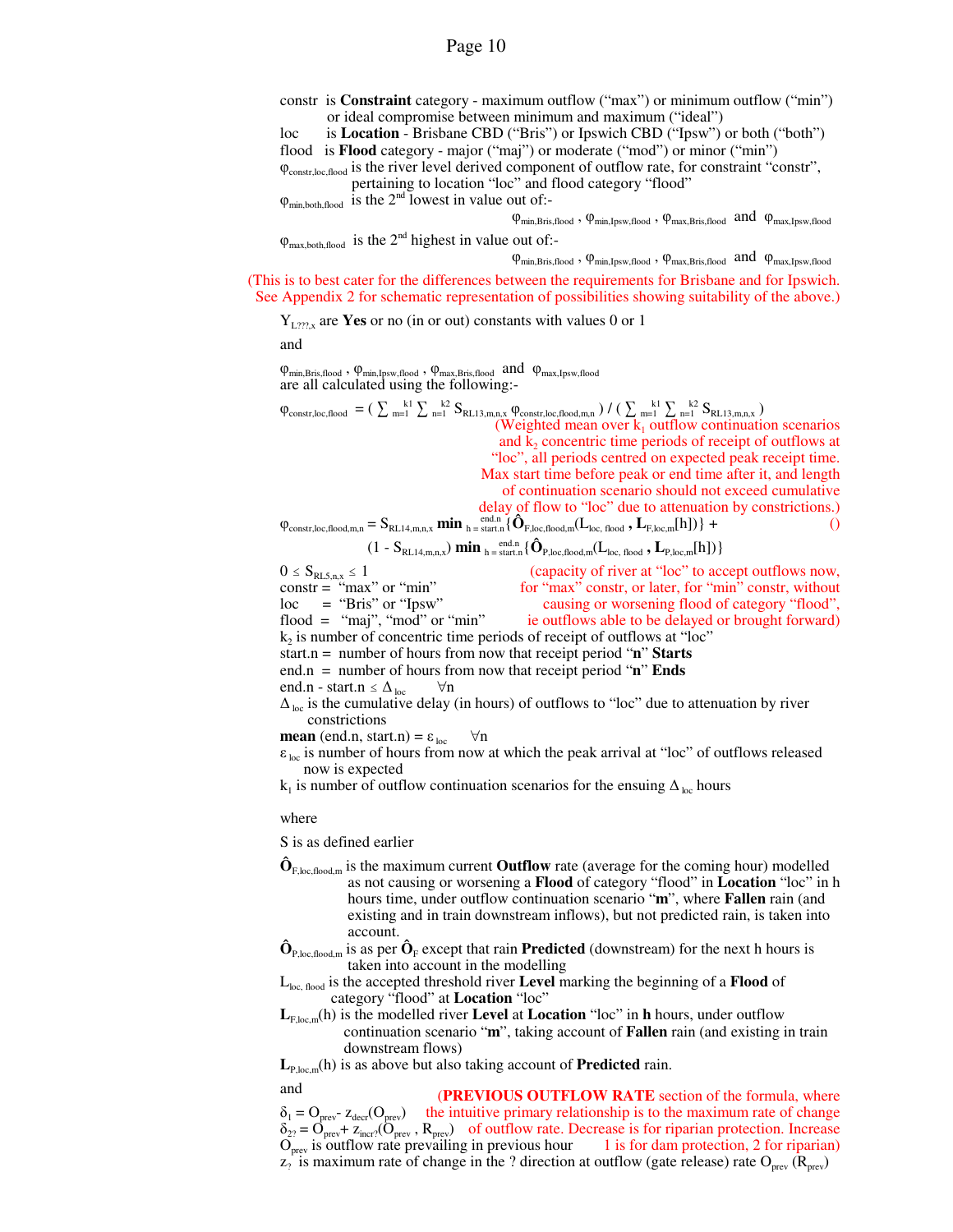### **Rule 3 (Imminent Overtopping)** -

Outflow requirement rule

(We now give examples of situations that could exist under the above rule and that would thus be responded to based on Rule 2. We also suggested ways to respond, & later do that for some other priorities. These are not meant to be definitive or exhaustive. Any number of situations can be added, but, as with the rules, they are not meant to be mutually exclusive. They should appear in order of priority. The operative mechanism applying to the rules [lower order doesn't detract from higher order] also applies to situations within a rule. Each priority has one rule associated with it for requiring outflows and one, if appropriate, requiring limiting outflows, with the relevant situations being grouped within each rule. The profusion of identified situations with designed responses within a rule can eventually morph into a sub-model, thus effectively a single response for that rule. For clarity the situation number matches the rule number, with variants denoted with letters following the situation number.)

**Situation 3** - At least one fuse plug blown. Dam lake level above 75.7m & rising or about to rise.

General Relevance of Inputs:

Inflow Rate (I) - high; Dam Lake Level (D) - high; River Levels require (L1) - low; Previous Outflow Rate require (O1) - nil; River Levels limit (L2) - nil; Prev Outflow Rate limit - dam safety (O21) - high; Prev Outflow Rate limit - riparian (O22) - nil

**A.**  $x = "3a"$  (ie situation 3a) Dam lake level 78m or predicted (with or without forecast) to be 79.5m over next 2 days.

**Relevance of inputs**:-

I - high; D - high; L1 - low; O1 - low; L2 - nil; O21 - high; O22 - nil

**Main formula**:-

 $Y_{\min,3a} = 1$  (activating min [max] function)  $Y_{\Psi$ ?,3a =  $Y_{P,3a} = 0$  (not using multivariable func's - no time to research - or antic - no need) other  $Y_{\gamma(27),3a}$ 's are 1, 1, 0, 0, 0, 1, 0 (so outflow based on min of dam safety limit and max of input based and dam lake level based responses)

so main formula is:-  $O_R = \min \{ \max(\alpha, \beta), \delta_{21} \}$  (rule 1 formula will take care of itself as it can only increase RG which is ok for 3a) **Inflow Rate formula (α)**:-

 $B_{3a}(h_{3a}) = 1$  (we do want to consider rain forecasts)<br>  $h_{3a} = 48$  hours (we are interested in forecasts for next 48 hours)  $h_{3a} = 48$  hours (we are interested in forecasts for next 48 hours)<br>  $D_{A,3a} = 78$  metres (ie current dam lake level = 78m triggers this situation)  $\alpha$  (ie current dam lake level = 78m triggers this situation) (trigger level in both "with" and "without forecast" cases)<br>(outflow rate 50% more than inflow  $D_{F, 3a} = D_{P, 3a} = 79.5$  metres<br>  $S_{RIA, 3a} = S_{RIF, 3a} = 1.5$ rate now or max from fallen rain)

 $S_{RIP,3a} = 1.2$  (Outflow rate 1.2 times max inflow rate from fallen rain plus forecast rain. Lower scaling because start release well before max)  $G_{R11, 3a} = 0$  (no gain constant)

so inflow rate formula is:-  $\alpha = \max \{1.5 I_A, 1.5 I_F, 1.2 I_{P, 3a}(48)\}\$ 

### **Dam Lake Level formula (β)**:-

in the β formula both  $S's = 1$  (keep it simple) in the  $β_1$  formula (height above target)  $D_{\text{targ, 3a}} = 67 \text{ metres}$  (full supply level) the T's are all 1 (because dam lake level is in the designated range for all contingencies)  $G_{\text{RD1, 3a}} = 0$  (keep it simple)<br>  $n = 7$  days (ie rate of drain down returns to target in 7 days if no extra inflows) (ie rate of drain down returns to target in 7days if no extra inflows)  $S_{\text{RD1A, 3a}} = S_{\text{RD1F, 3a}} = 1.1$  (far from target so start faster)<br> $S_{\text{RD1P, 3a}} = 0.75$  (lower scaling because start release well before max) (lower scaling because start release well before max)  $\text{so } \beta_1 = \max \{1.1 \ \mu_7(\text{D}_\text{A}, 67), 1.1 \ \mu_7(\text{D}_\text{F}, 67), 0.75 \ \mu_7(\text{D}_\text{P}[48], 67)\}\$ in the  $β_2$  formula (height below danger)  $Y_{21, 3a} = S_{RD222, 3a} = 0$ ,  $Y_{22, 3a} = 1$  and  $S_{RD223, 3a} = -1$  (use inverses of differences only) (level at which overtopping)  $D_{\text{dang, 3a}}^{\text{th, 3a}} = 80 \text{ metres}$ <br>the T's are all 1<br> $G_{\text{RD2, 3a}} = 0$ (as per T's for  $\beta_1$ )  $G_{RD2, 3a} = 0$  (keep it simple)<br>  $S_{RD2A1, 3a} = S_{RD2F1, 3a} = O_{max}$  (want max possible release as get very near to overtopping)  $S_{RD2A1, 3a} = S_{RD2F1, 3a} = O_{max}$  (want max possible release as get very near to overtopping)<br>  $S_{RD2P1, 3a} = 0.7 O_{max}$  (lower scaling because start release well before max) (lower scaling because start release well before max)  $(O<sub>max</sub>$  is the maximum possible outflow rate that the dam is capable of) (as per rule 1) so  $\beta_2 = \max \{ O_{\max} / (80 - D_A) , O_{\max} / (80 - D_F) , 0.7 O_{\max} / (80 - D_P[48]) \}$ 

**River Level formula (φ)**:- not relevant to this situation (since input L has nil relevance)

# **Previous Outflow Rate formula (δ)**:-

 $z<sub>inc</sub>(O<sub>prev</sub>)$  is a dam structural issue the Engineers can specify (always applies)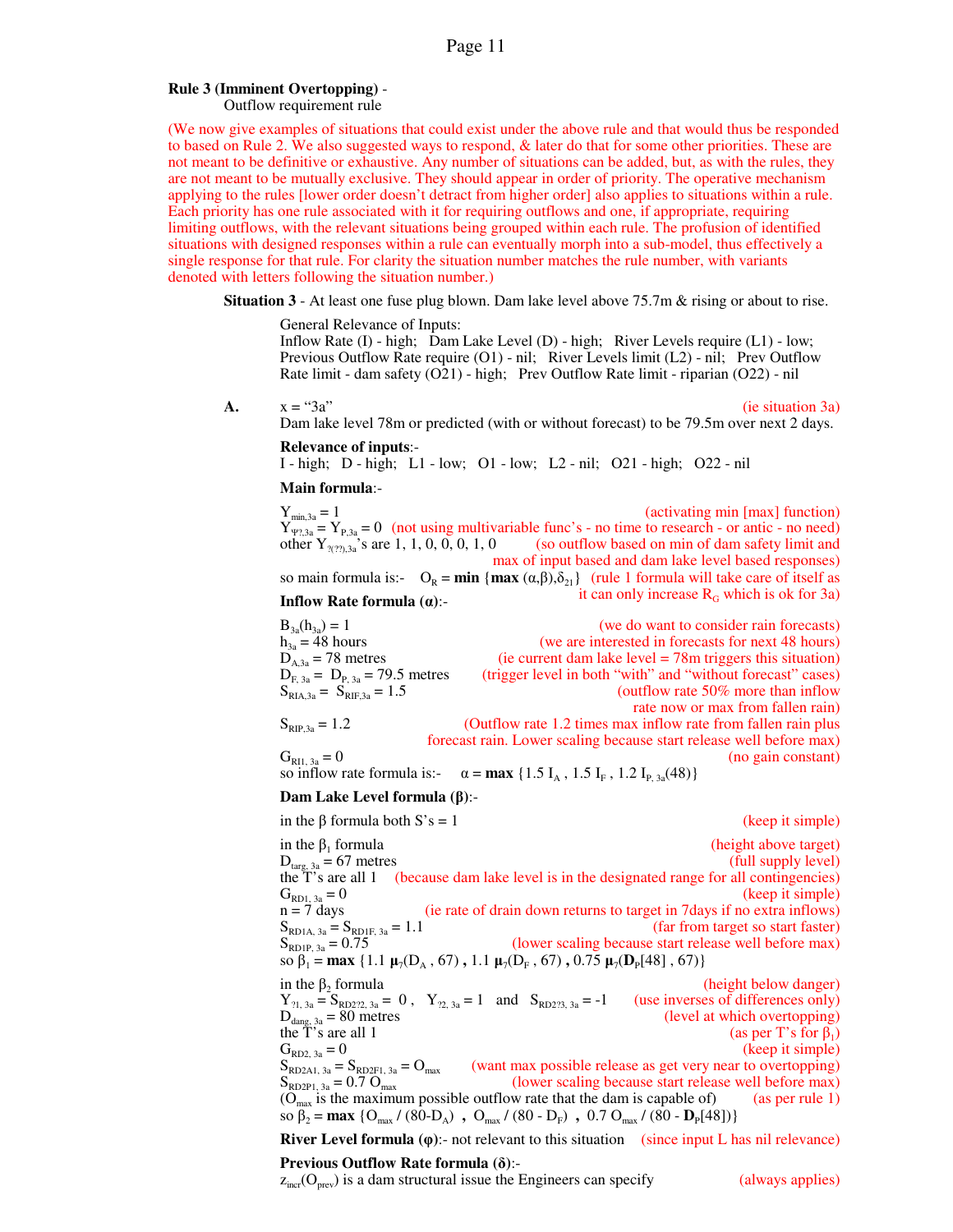(We give below a couple of examples of possible extra situations that could follow situation 3a under this rule. They are in descending priority order, and they show how situations are not meant to be mutually exclusive. Explanation is brief and describes differences from situation 3a)

**B.**  $x = 3e^{x}$  (ie situation 3e ... because other situations below would be higher priority) Fuse plug 1 just blown (so dam lake level 75.7m)

The following differences to 3a:-

• relevance of input L1 is mod instead of low (further from overtopping but still too close) • in main formula input  $Y_{\gamma(27),3e}$ 's are 1, 1, 1, 0, 0, 1, 0 (open to some influence by all 3 main inputs but river level issues can't reduce outflows in this situation, only increase) • so main formula is  $O_R = \min \{ \max (\alpha, \beta, \varphi_1) \}$ (more operands) • in the inflow rate formula:-  $D_{A, 3e} = 75.7$  metres, and (actual level 75.7 triggers this sit) •  $D_{F, 3e} = D_{P, 3e} = 80$ , and (means only inflow rate trigger is actual blowing of fuse plug 1)<br>•  $S_{RIA, 3e} = S_{RIF, 3e} = 1.2$ , and (lower than for 3a since further from overtopping) •  $S_{RIA, 3e} = S_{RIF, 3e} = 1.2$ , and (lower than for 3a since further from overtopping)<br>•  $S_{RIP, 3e} = 0.9$  (lower than 3a for same reason as above) (lower than 3a for same reason as above) • so inflow rate formula is  $\alpha = \max \{1.2 \text{ I}_{\text{A}} , 1.2 \text{ I}_{\text{F}} , 0.9 \text{ I}_{\text{P}} , \text{3b} (48) \}$ • in the dam lake level formula:- in the  $\beta_2$  formula:formula:-  $(\beta_1$  $(β<sub>1</sub>$  is unchanged) •  $Y_{A1, 3e} = Y_{I1, 3e} = S_{RD2P2, 3e} = 0$ , and (use inverses of differences for •  $Y_{A2, 3e} = Y_{12, 3e} = Y_{P7, 3e} = 1$ ,  $S_{RD2P3, 3e} = -1$  and forecast, but direct for actual & fallen) •  $S_{RD2A2, 3e} = S_{RD212, 3e} = 1000$ ,  $S_{RD2A3, 3e} = S_{RD213, 3e} = 66650$  and (defines direct relatn) • so dam lake level  $\beta_2$  formula is:-•  $\beta_2 = \max \{1000 \ D_A - 66650, 1000 \ D_I - 66650, 0.7 \ O_{max} / (81 - D_P[48])\}$ • the river level formula is active:-  $\bullet$   $\varphi$ , is inactive (because river level issues can't reduce outflows) • for  $\varphi_1$  just use "min" constraint and "both" location (not essential but seems sensible) • so all Y's = 0 except  $Y_{L101,3e} = Y_{L102,3e} = Y_{L103,3e} = 1$  (only stipulated items included) •  $S_{\text{RL01,3e}} = 1$  (keep it simple) •  $k_1 = 3$  ("stay the same", "reduce 10% per hour", "increase 10% / hr") (outflow for both "Bris" and "Ipsw" continuation scenarios) •  $k_2 = 2$  ("the whole receipt period",  $\epsilon_{loc} \pm \Delta_{loc}$ , and "half that",  $\epsilon_{loc} \pm 0.5\Delta_{loc}$ ) (simple for both "Bris" and "Ipsw" outflow receipt periods at "loc") • give "stay the same" double the weight of other outflow continuation scenarios (simple) • give "whole receipt period" double the weight of "half that" (simple) • give equal weighting to with and without forecast for  $(S_{RL14,2,2,3e} = 0.5)$  (simple) • so, for example  $\varphi_{\min,Bris,max} = (6 \varphi_{\min,Bris,max,1,1} + 3 \varphi_{\min,Bris,max,1,2} + 2 \varphi_{\min,Bris,max,2,1} + \varphi_{\min,Bris,max,2,2} + \varphi_{\min,Bris,max,1,3} + \varphi_{\min,Bris,max,3,3} + \varphi_{\min,Bris,max,4,4} + \varphi_{\min,Bris,max,4,4} + \varphi_{\min,Bris,max,4,4} + \varphi_{\min,Bris,max,4,5,5} + \varphi_{\min,Bris,max,6,6,7} + \varphi_{\min,Bris,max,7,7} + \varphi_{\min,Bris,max,8,7,8} + \var$ 2  $\varphi_{\text{min,Bris,max,3,1}} + \varphi_{\text{min,Bris,max,3,2}}$  / 15  $\varphi_{\text{min,Bris},\text{max},1,1} = 0.5 \text{ min}_{h = \text{eb-Ab}} \{ \hat{\mathbf{O}}_{\text{F,Bris},\text{max},1} (L_{\text{Bris},\text{max}}, L_{\text{F,Bris},1}[h]) \}$  +  $0.5$  **min**  $_{h = \text{\&}b-\Delta b}^{b+\Delta b}$  { $\hat{\mathbf{O}}_{P,Bris,max,1}(\mathbf{L}_{Bris,max}, \mathbf{L}_{P,Bris,1}[h])$ } (We now list a couple of potential scenarios under this rule without going through specifications.

Due to limited time, much better ones should be able to be thought up. Each time another scenario is added to a rule, its priority must be carefully thought through and the situations renumbered to reflect where it has been inserted.)

**C.**  $x = "3b"$ 

Dam lake level predicted to be 78m within next 24 hours

**D.**  $x = "3c"$ 

Fuse plug 2 just blown (so dam lake level 76.2m)

**E.**  $x = "3d"$ 

Fuse plug 2 blown but dam level since lowered but now rapidly escalating again

... etc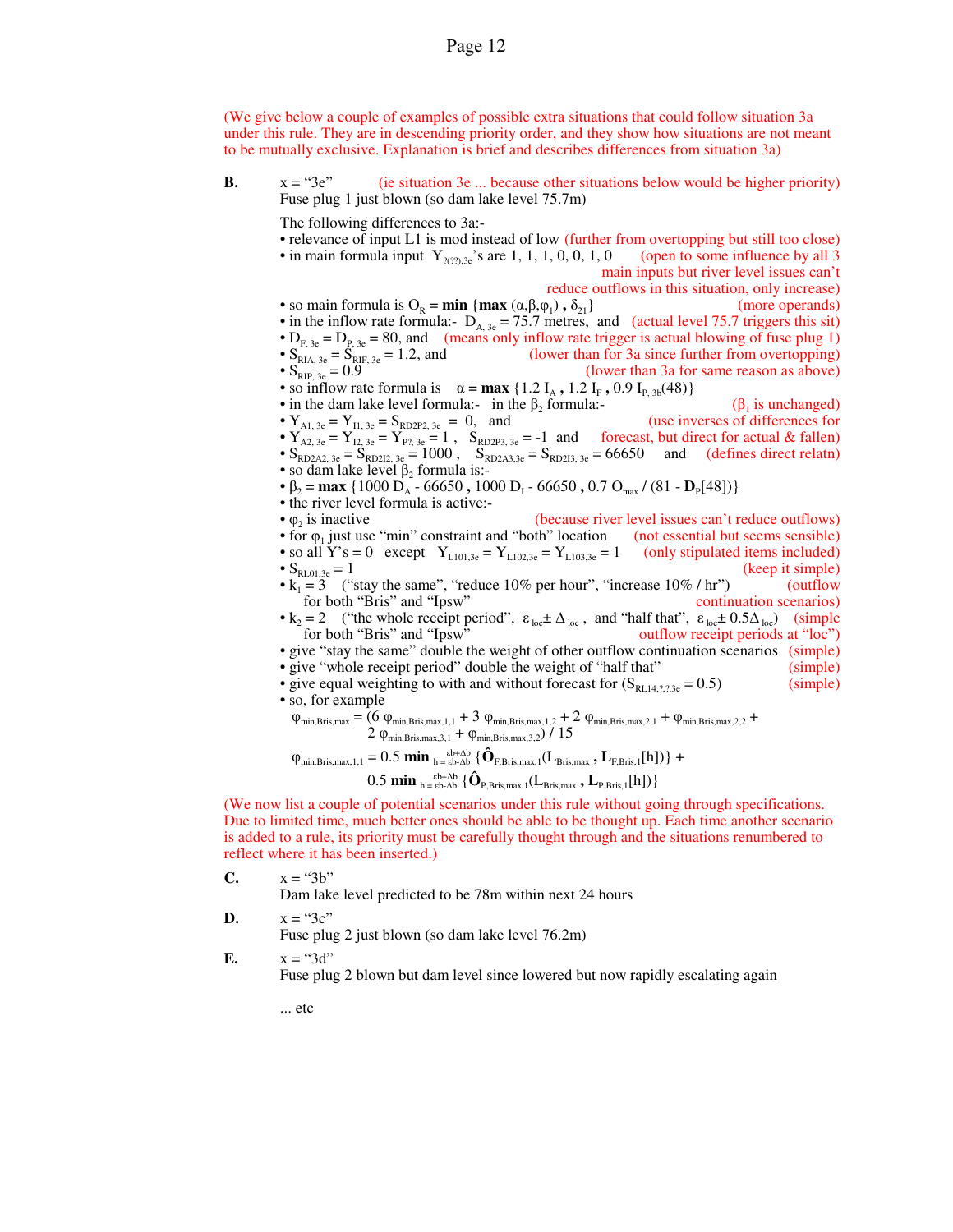### **Rule 4 (Imminent Fuse Plug Triggering)** -

Outflow requirement rule

**Situation 4** - No fuse plugs blown and approaching trigger level of first fuse plug and dam lake level still rising or about to rise.

**A.**  $x = "4a"$ 

Dam lake level 74m or predicted to be 75.5m over next 2 days, river levels at moderate flood levels and predicted to go higher.

### **Relevance of inputs**:-

I - high; D - high; L1 - moderate; O1 - low; L2 - nil; O21 - high; O22 - nil

### **Main formula**:-

 $Y_{min.4a} = 1$ other non-Ψ Y<sub>?(??),4a</sub>'s are 1, 1, 1, 0, 0, 1, 0 (open to all three main inputs + part 4<sup>th</sup>)  $Y_{\Psi?4a} = Y_{P,4a} = 0$  (not using multivariable func's or anticipatory outflow, for simplicity) so main formula is:-  $O_R = \min \{ \max (\alpha, \beta, \varphi_1), \delta_{21} \}$  (rule 1 formula takes care of itself **Inflow Rate formula (** $\alpha$ **): Inflow Rate formula (** $\alpha$ **): Inflow Rate formula (** $\alpha$ **): Inflow Rate formula (** $\alpha$ **): Inflow**  $\alpha$  **Inflow**  $\alpha$  **Inflow**  $\alpha$  **Inflow**  $\alpha$  **Inflow**  $\alpha$  **Inflow**  $\alpha$  **Inflow**  $\alpha$  **In** 

| $B_{4a}(h_{4a}) = 1$                | (we do want to consider rain forecasts)                             |
|-------------------------------------|---------------------------------------------------------------------|
| $h_{4a} = 48$ hours                 | (we are interested in forecasts for next 48 hours)                  |
| $D_{A.4a} = 74$ metres              | (ie current dam lake level $= 74$ m triggers this situation)        |
| $D_{F,4a} = D_{P,4a} = 75.5$ metres | (trigger level in both "with" and "without forecast" cases)         |
| $S_{RIA.4a} = S_{RIF.4a} = 1.05$    | (outflow rate $5\%$ more than inflow                                |
|                                     | rate now or max from fallen rain)                                   |
| $S_{RIP,4a} = 0.8$                  | (Outflow rate 0.8 times max inflow rate from fallen rain plus       |
|                                     | forecast rain. Lower scaling because start release well before max) |
| $G_{RII, 3a} = 0$                   | (no gain constant)                                                  |
|                                     |                                                                     |

so inflow rate formula is:-  $\alpha = \max \{1.05 I_A, 1.05 I_F, 0.8 I_{P,4a}(48)\}\$ 

### **Dam Lake Level formula (β)**:-

in the β formula both  $S's = 1$  (keep it simple) in the  $\beta_1$  formula (height above target)<br>(full supply level)  $D_{\text{targ, }4a} = 67$  metres the T's are all 1 (because dam lake level is in the designated range for all contingencies)  $G_{\text{RD1, 4a}} = 0$  (keep it simple)<br>  $n = 7$  days (ie rate of drain down returns to target in 7 days if no extra inflows)  $\alpha$  (ie rate of drain down returns to target in 7 days if no extra inflows)  $S_{\text{RD1A, 4a}} = S_{\text{RD1F, 4a}} = 1.05$  (far from target so start faster)<br>  $S_{\text{RD1P, 4a}} = 0.7$  (lower scaling because start release well before max) (lower scaling because start release well before max)  $\text{so } \beta_1 = \max \{1.05 \ \mu_7(\text{D}_\text{A}, 67), 1.05 \ \mu_7(\text{D}_\text{F}, 67), 0.7 \ \mu_7(\text{D}_\text{P}[48], 67)\}\$ in the  $β_2$  formula (height below danger)  $S_{RD22, 4a} = 0$ ,  $Y_{21, 4a} = 3$ ,  $Y_{22, 4a} = 1$ ,  $S_{RD223, 4a} = -3$  (use inverses of differences only) (level at which first fuse plug triggered)  $D<sub>dang, 4a</sub> = 75.7 metres  
the T's are all 1  
 $G<sub>RD2, 4a</sub> = 0$$ (as per T's for  $\beta_1$ ) (keep it simple)  $S_{RD2A1, 4a} = S_{RD2F1, 4a} = 8000$  (want max possible release as get very near to overtopping)<br>  $S_{RD2P1, 4a} = 0.7 * 8000 = 5600$  (lower scaling because start release well before max) (lower scaling because start release well before max) so β<sub>2</sub> = **max** {24000 / (78.7-D<sub>A</sub>), 24000 / (78.7 - D<sub>F</sub>), 16800 / (78.7 - D<sub>P</sub>[48])}

(This formula works for the specified range and gets overruled by situation 3 much beyond fuse plug trigger)

### **River Level formula (φ)**:-

 $\varphi$ <sub>2</sub> is inactive (because river level issues can't  $*$ reduce $*$  outflows in this situation) for  $\varphi_1$  just use "ideal" constraint and "both" location (not essential but seems sensible) so all  $Y$ 's = 0 except  $Y_{L104,4a} = Y_{L105,4a} = Y_{L106,4a} = 1$  (only stipulated items included)<br>S<sub>RL024a</sub> = 1 (keep it simple)  $S_{RL02,4a} = 1$  (keep it simple)  $k_1 = 3$  ("stay the same", "reduce 10% per hour", "increase 10% / hr") (simplest outflow for both "Bris" and "Ipsw" continuation scenarios)<br>= 1 ("the whole receipt period",  $\varepsilon_{\text{loc}} \pm \Delta_{\text{loc}}$ ) (keeping it very simple  $k_2 = 1$  ("the whole receipt period",  $\varepsilon_{\text{loc}} \pm \Delta_{\text{loc}}$ ) (keeping it very simple for both "Bris" and "Ipsw" outflow receipt periods at "loc") give "stay the same" triple the weight of other outflow continuation scenarios (simple) give "without forecast "double the weighting of "with forecast" so  $S_{RL14,2,2,4a} = 0.67$ so, for example (simple) (simple)  $\varphi_{\min, Ipsw, max} = (3 \varphi_{\min, Ipsw, max, 1,1} + \varphi_{\min, Ipsw, max, 2,1} + \varphi_{\min, Ipsw, max, 3,1}) / 5$  and  $\varphi_{\min,IBsw, max, 1, 1} = 0.67 \min_{h = \text{si-}\Delta i} {\{\hat{\mathbf{O}}_{F,IBsw, max, 1}(L_{Ipsw, max}, \mathbf{L}_{F,IBsw, 1}[h])\}} +$  $0.33 \text{ min}_{h = \text{si-}\Delta i} \{ \hat{\mathbf{O}}_{\text{P,Ipsw,max},1} (L_{\text{Ipsw,max}}, L_{\text{P,Ipsw},1}[h]) \}$ 

**Previous Outflow Rate formula (δ)**:- applies as previously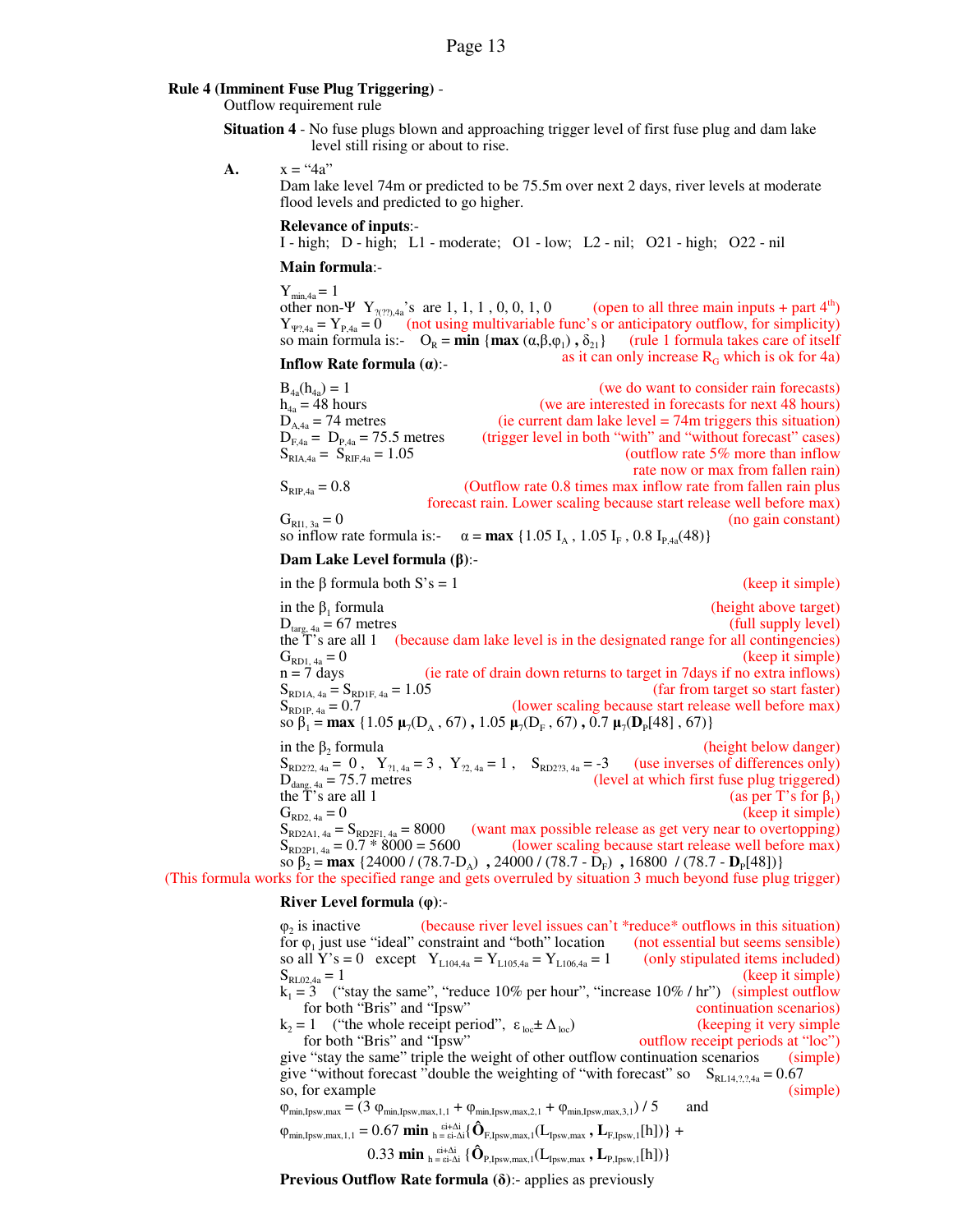**B.**  $x = "4b"$ 

Dam lake level predicted to be 74m over next 24 hours, river levels at minor flood levels and predicted to go higher.

... etc

(Due to lack of time, I only offer suggested specific formula element values for a few of the following situations for the remaining rules. They are still randomly chosen without much thought, and just for illustrative purposes).

### **Rule 5 (Projected Overtopping)** -

Outflow requirement rule

**Situation 5** - Dam lake levels predicted to reach 79.5m within 4 days (ie "with forecast" must be involved)

**A.**  $x = "5a"$ 

Dam lake level 72m and predicted to reach 79.5m within 3 days, both rivers already at moderate flood levels and predicted to rise.

**B.**  $x = "5b"$ 

Dam lake level predicted to reach 79.5m within 3 days, river at Brisbane already at moderate flood levels and predicted to rise, river at Ipswich at low flood levels and predicted to only rise from Brisbane river backflow.

**C.**  $x = "5c"$ 

Dam lake level predicted to reach 78m within 4 days, river at Brisbane already at minor flood levels and predicted to rise, river at Ipswich at moderate flood levels and predicted to rise rapidly mainly due to inflows more than backflow.

### **Rule 6 (Avoidance of Causing or Worsening [Projected] Major Floods)** -

Outflow limiting rule

(As an outflow limiting rule this rule can not have any impact on higher priority rules as they are all outflow requiring rules. The only exceptions would be for situations where  $\varphi_1$  is specifically activated, but even then this rule can't increase the limiting effect. However, equally, lower priority outflow requiring rules can not reduce the limiting effect this rule has).

- **Situation 6** Any significant outflows released now will cause or worsen major flooding in Brisbane or Ipswich as predicted by modelling of downstream inflows and predicted downstream rainfall.
- **A.**  $x = "6a"$

Rivers at both Brisbane and Ipswich are already at, or within 24hrs will be at, major flood levels and predicted to rise even without releases.

**B.**  $x = "6b"$ 

River at Brisbane already at, or within 24hrs will be at, major flood levels and predicted to rise even without releases, and river at Ipswich already at moderate flood levels and predicted to rise even without releases.

(6c would be the reverse - Brisbane moderate, Ipswich major)

For all the above

**Relevance of inputs**:-

I - nil / low; D - nil / low; L1 - low; O1 - mod; L2 - high; O21 - high; O22 - mod **Main formula**:-

 $Y_{\text{min,6?}} = 1$  and  $Y_{\Psi^2,\theta^2} = 0$  (use min [max] but not multivariable functions) either zero out  $\alpha$  and  $\beta$  or scale them down heavily in the  $\alpha$  and  $\beta$  formulas

### **River Level formula (φ)**:-

Much heavier weight placed on "with forecast" (P) than "without forecast" (F)

(insurance that the situation, if priorities permit, makes affordable) Have S in  $\varphi_2$  equal 1 and in  $\varphi_1$  much smaller (or zero).

(Makes the limiting function active, and makes limiting to avoid imminent

effects much more important than releasing to avoid later effects)

Selection of constraints, locations, weightings, periods and outflow continuation scenarios to be carefully tailored to fairly narrowly defined situations **Previous Outflow Rate formula (δ)**:- as defined

**C.**  $x = "6d"$ 

Rivers at both Brisbane and Ipswich are already at moderate flood levels and predicted to rise rapidly to major flood levels even without releases.

(Then you have to add situations with best release patterns for Brisbane in conflict with that for Ipswich)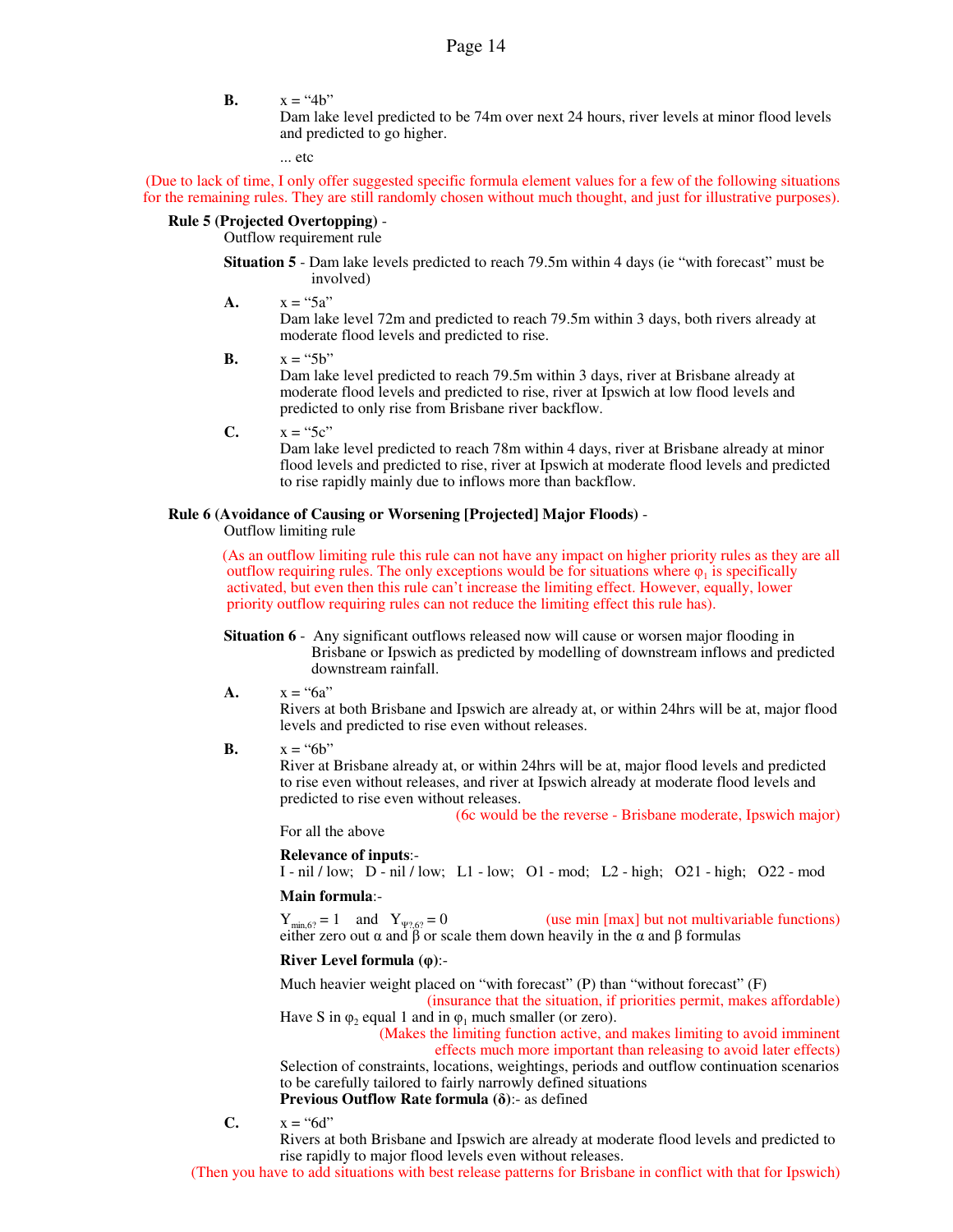### **Rule 7 (Avoidance of Causing or Worsening [Projected] Major Floods)** -

Outflow requirement rule

(This is the rule that most closely covers the controversial period in the 2011 flood pertaining to which it is claimed here that outflows were too low in response to the first inflow spike. The general idea here is that there is a window of opportunity to release significant amounts of water now without causing major flooding, in an effort to avoid the significant risk that significant releases later would cause major flooding).

- **Situation 7** Major flooding, or minor to moderate flooding capable of being elevated to major flooding by dam water outflows likely to be needed if predicted conditions materialise, or by any significant outflows, is predicted for Brisbane and/or Ipswich by modelling of downstream inflows and predicted downstream rainfall but such flooding would largely not coincide with arrival of waters released up till and including now.
- **A.**  $x = "7a"$

Dam lake level is over 67m AND both river levels are at or below minor flooding levels AND are predicted to remain there until after the great majority, if not all, of any current and previous dam water outflows (up to the end of the ensuing hour) arrive at those respective locations, AND a significant likelihood exists that, after such potential arrival, river levels at one or both locations will rise significantly, thereby greatly reducing the ability in the coming days to release dam waters without causing or worsening major flooding. (situations should be as specific and precise as possible)

### **Relevance of inputs**:-

I - high; D - high; L1 - high; O1 - mod; L2 - low/mod; O21 - high; O22 - low/mod (all main ones high because they all impact future release dynamics greatly in this scenario)

### **Main formula**:-

 $Y_{\min,7a} = 1$  (activate min [max]) other non- $\Psi$  Y<sub>21,7a</sub>'s are 1, 1, 1, 1, 0, 1, 0 (open to all three main inputs + part 4<sup>th</sup>)  $Y_{\Psi_{1,7a}} = Y_{\Psi_{3,7a}} = Y_{P,7a} = 0$   $Y_{\Psi_{2,7a}} = 1$  (use multivar func in max only, no anticipatory) main formula is:-  $O_R = \min \{ \max (\Psi_2(\text{all}), \alpha, \beta, \varphi_1, \delta_1), \delta_{21} \}$  (rule 1 takes care of itself **Inflow Rate formula (** $\alpha$ **): Inflow Rate formula (** $\alpha$ **): Inflow Rate formula (** $\alpha$ **)**:

| $B_{7a}(h_{7a}) = 1$                | (we do want to consider rain forecasts)                             |
|-------------------------------------|---------------------------------------------------------------------|
| $h_{7a} = 72$ hours                 | (we are interested in forecasts for next 48 hours)                  |
| $D_{A7a} = 67$ metres               | (ie current dam lake level $= 67$ m triggers this situation)        |
| $D_{F,7a} = D_{P,7a} = 70.5$ metres | (trigger level in both "with" and "without forecast" cases)         |
| $S_{RIA,7a} = S_{RIE,7a} = 0.33$    | (outflow rate is one third of inflow                                |
|                                     | rate now or max from fallen rain)                                   |
| $S_{RIP,7a} = 0.25$                 | (Outflow rate one quarter of max inflow rate from fallen rain plus) |
|                                     | forecast rain. Lower scaling because start release well before max) |
| $G_{\text{RII}, 7a} = 0$            | (no gain constant)                                                  |

so inflow rate formula is:-  $\alpha = \max\{0.33 \text{ I}_{\text{A}} , 0.33 \text{ I}_{\text{F}} , 0.25 \text{I}_{\text{P},7a}(72)\}\$ (this formula contains the simple assertion I made in my first submission re outflows)

### **Dam Lake Level formula (β)**:-

| in the $\beta$ formula both S's = 1                                                                                                                   | (keep it simple)                                                                            |  |
|-------------------------------------------------------------------------------------------------------------------------------------------------------|---------------------------------------------------------------------------------------------|--|
| in the $\beta_1$ formula                                                                                                                              | (height above target)                                                                       |  |
| $D_{\text{targ}, 7a} = 67$ metres                                                                                                                     | (full supply level)                                                                         |  |
|                                                                                                                                                       | the T's are all 1 (because dam lake level is in the designated range for all contingencies) |  |
| $G_{RD1, 7a} = 0$                                                                                                                                     | (keep it simple)                                                                            |  |
| $n = 7$ days                                                                                                                                          | (ie rate of drain down returns to target in 7 days if no extra inflows)                     |  |
| $S_{RDIA, 7a} = S_{RDIF, 7a} = 1$                                                                                                                     | (simple)                                                                                    |  |
| $S_{RD1P, 7a} = 0.7$                                                                                                                                  | (lower scaling because start release well before max)                                       |  |
| $\beta_1 = \max \{ \mu_7(D_A, 67), \mu_7(D_F, 67), 0.7 \mu_7(D_P[48], 67) \}$                                                                         |                                                                                             |  |
| in the $\beta$ , formula                                                                                                                              | (height below danger)                                                                       |  |
| $S_{RD222.7a} = 2000$ , $Y_{21.7a} = 3$ , $Y_{22.7a} = 1$ , $S_{RD223.7a} = 127400$                                                                   |                                                                                             |  |
|                                                                                                                                                       | (use inverses of differences only)                                                          |  |
| $D_{\text{dang. }7a} = 75.7$ metres                                                                                                                   | (level at which first fuse plug triggered)                                                  |  |
| the T's are all 1                                                                                                                                     | (as per T's for $\beta_1$ )                                                                 |  |
| $G_{RD2, 7a} = 0$                                                                                                                                     | (keep it simple)                                                                            |  |
| $S_{RD2A1, 7a} = S_{RD2F1, 7a} = 1$                                                                                                                   | (want max possible release as get very near to overtopping)                                 |  |
| $S_{RD2P1, 7a} = 0.7$                                                                                                                                 | (lower scaling because start release well before max)                                       |  |
| $\beta_2 = \max \left\{ (2000 \text{ D}_{A} - 127400) / (78.7 - \text{ D}_{A}) \right\}$ , $(2000 \text{ D}_{F} - 127400) / (78.7 - \text{ D}_{F})$ , |                                                                                             |  |
|                                                                                                                                                       | $(1400 DP[48] - 89180) / (78.7 - DP[48])$ (works well for specified range.)                 |  |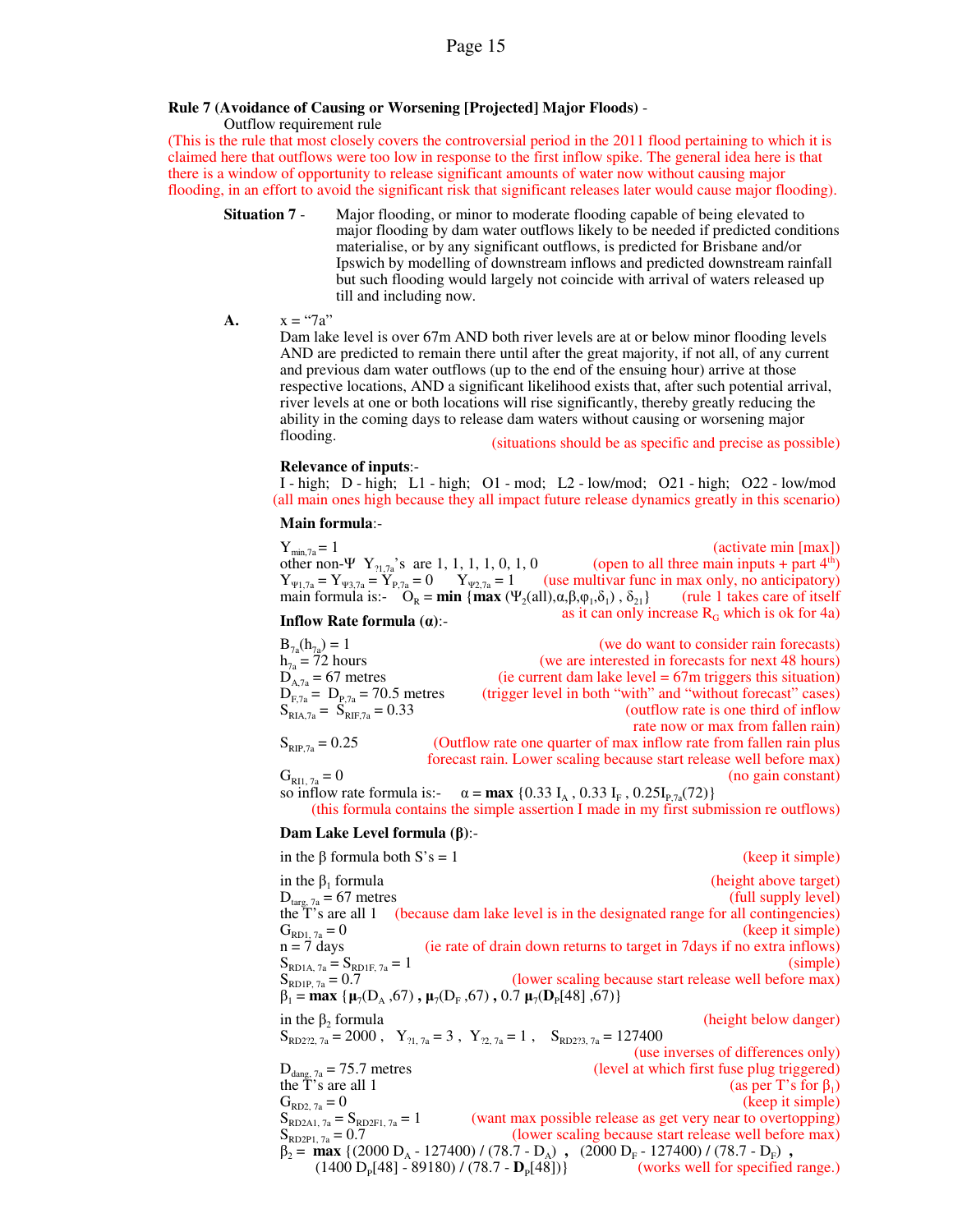### **River Level formula (φ)**:-

 $\omega_2$  is inactive (because river level issues can't  $*$ reduce $*$  outflows in this situation) for  $\varphi_1$  just use "ideal" constraint and "both" location (could use "min" instead of "ideal") so all Y's = 0 except  $Y_{L104,7a} = Y_{L105,7a} = Y_{L106,7a} = 1$  (only stipulated items included)<br>S<sub>ELOZ</sub><sub>2</sub> = 1 (keep it simple)  $S_{RL02,7a} = 1$  (keep it simple)  $k_1 = 3$  ("stay the same", "reduce 10% per hour", "increase 10% / hr") (simplest outflow for both "Bris" and "Ipsw" continuation scenarios)  $k_2 = 1$  ("the whole receipt period",  $\varepsilon_{\text{loc}} \pm \Delta_{\text{loc}}$ ) (keeping it very simple for both "Bris" and "Ipsw" outflow receipt periods at "loc") give "stay the same" 1.5 times the weight of other outflow continuation scenarios (simple) give "with forecast "double the weighting of "without forecast" so  $S_{RL14,7,7,7a} = 0.33$ <br>so, for example (simple) so, for example  $\varphi_{\min,1, \text{psw}, \max} = (1.5 \varphi_{\min,1, \text{psw}, \max,1,1} + \varphi_{\min,1, \text{psw}, \max,2,1} + \varphi_{\min,1, \text{psw}, \max,3,1}) / 4.5$  and  $\varphi_{\min, Ipsw, max, 1, 1} = 0.33 \min_{h = \varepsilon i - \Delta i} \{ \hat{\mathbf{O}}_{F, Ipsw, max, 1} (L_{Ipsw, max}, \mathbf{L}_{F, Ipsw, 1}[h]) \} +$  $0.67$  min  $_{h = \text{si-}\Delta i}$  { $\hat{\mathbf{O}}_{\text{P,Ipsw,max,1}}(\mathbf{L}_{\text{Ipsw,max}}, \mathbf{L}_{\text{P,Ipsw,1}}[h])$ }

**Previous Outflow Rate formula (δ)**:-

As defined

**Multivariable Function formula**  $(\Psi_{2,7a})$ **:-**

 $\Psi_{2,7a}$ (all) =  $\alpha$  (3D<sub>A</sub> -185)/20 (an example of using dam lake level to amplify inflow rate)

**B.**  $x = "7b"$ 

As per 7a but likelihood of river rises after potential outflow arrival is moderate.

**C.**  $x = "7c"$ 

As per 7a but extent of likely river rise after potential outflow arrival is enough to cause major flooding but only just. (Probabilistic issues to deal with for proper enunciation (Probabilistic issues to deal with for proper enunciation)

### **Rule 8 (Projected Fuse Plug Triggering)** -

Outflow requirement rule

- **Situation 8** Dam lake level predicted to reach 75.7m (trigger level of first fuse plug) within 4 days (ie "with forecast" must be involved)
- **A.**  $x = "8a"$

Dam lake level 70m and predicted to reach 75.7m within 3 days, both rivers already at moderate flood levels and predicted to rise.

 $\mathbf{B}$ .  $x =$  "8b"

Dam lake level predicted to reach 75.7m within 3 days, river at Brisbane already at moderate flood levels and predicted to rise, river at Ipswich at low flood levels and predicted to only rise from Brisbane river backflow.

**C.**  $x = "8c"$ 

Dam lake level predicted to reach 74m within 4 days, river at Brisbane already at minor flood levels and predicted to rise, river at Ipswich at moderate flood levels and predicted to rise rapidly mainly due to inflows more than backflow.

### **Rule 9 (Maximum Rates of Increase of Controlled Releases)** -

Outflow limiting rule

**Situation 9+** - Rules 1 - 8 not triggered.

**A.**  $x = "9+"$  (Only need one situation. "+" signifies it applies to all subsequent rules)  $S_{R,9+} = 1$  $Y_{\delta 21} = Y_{\delta 22} = 1$ 

## **Rule 10 (Maximum Rates of Outflow Rate Reduction)** -

Outflow requirement rule

**Situation 10+** - Rules 1 - 8 not triggered.

**A.**  $x = "10+"$  (Only need one situation. "+" signifies it applies to all subsequent rules)  $S_{R,10+} = 1$  $Y_{\delta 1} = 1$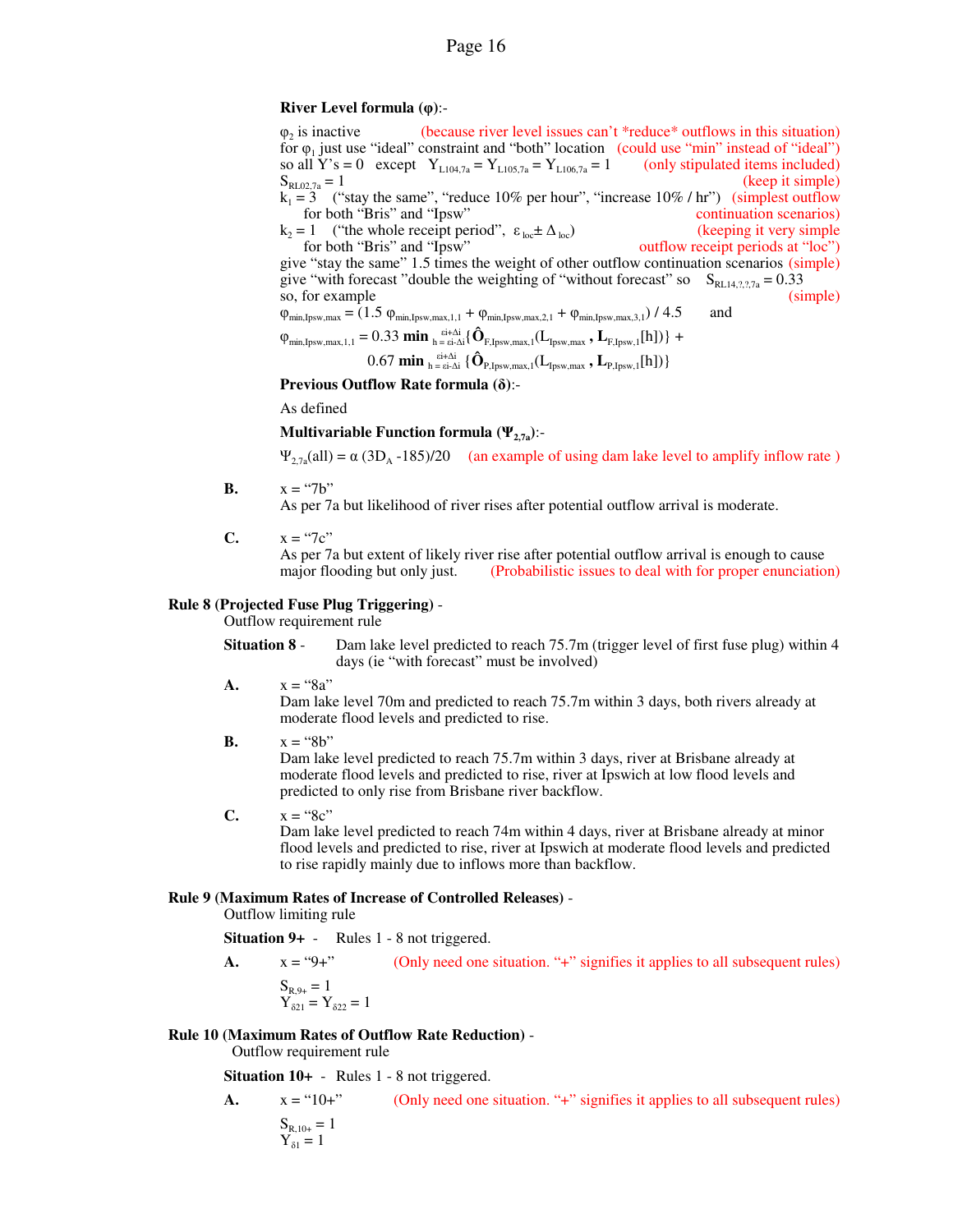### **Rule 11 (Minimum Outflow Rate)** -

Outflow requirement rule

**Situation 11+** - Rules 1 - 8 either not triggered, or triggered but inflow or dam lake level inputs zeroed out or not defined.

**A.** 
$$
x = \text{``11+''}
$$
 (Only need one situation. "+" signifies it applies to all subsequent rules)  
\n $S_{R,11+} = 1$   
\n $Y_{\alpha} = Y_{\beta} = 1$   
\n $S_{RD1,11+} = S_{RD2,11+} = 1$   
\n $S_{RD2A1,11+} \neq 0$   
\n $S_{RD2A2,11+} \neq 0$   
\n $S_{RD2A2,11+} \neq 0$   
\n $S_{RD2A2,11+} \neq 0$   
\n $Y_{A1,11+} \neq 0$   
\n $Y_{A1,11+} \neq 0$   
\n $Y_{A2,11+} \neq 0$   
\n $Y_{A2,11+} \neq 0$   
\n $Y_{A2,11+} \neq 0$   
\n $Y_{A2,11+} \neq 0$   
\n $Y_{A2,11+} \neq 0$   
\n $Y_{A2,11+} \neq 0$   
\n $Y_{A2,11+} \neq 0$   
\n $Y_{A2,11+} \neq 0$   
\n $Y_{A2,11+} \neq 0$   
\n $Y_{A2,11+} \neq 0$   
\n $Y_{A2,11+} \neq 0$   
\n $Y_{A2,11+} \neq 0$   
\n $Y_{A2,11+} \neq 0$   
\n $Y_{A1,11+} \neq 0$   
\n $Y_{A2,11+} \neq 0$   
\n $Y_{A2,11+} \neq 0$   
\n $Y_{A2,11+} \neq 0$   
\n $Y_{A2,11+} \neq 0$   
\n $Y_{A1,11+} \neq 0$   
\n $Y_{A2,11+} \neq 0$   
\n $Y_{A2,11+} \neq 0$   
\n $Y_{A2,11+} \neq 0$   
\

### **Rule 12 (Anticipatory Releases)** -

Outflow requirement rule

**A.** Predicted inflows for the purposes of determining anticipatory releases are calculated as follows:-

$$
\begin{array}{l} P_{\text{Avg},1} = (S_C^* (P_{C1} + P_{C7}/7 + P_{C30}/30 + P_{C90}/90) + (1 - S_C)^* (P_{Q1} + P_{Q7}/7 + P_{Q30}/30 + P_{Q90}/90))/4\\ I_{\text{Vol},P} = M_{\text{WD}} (P_{\text{Avg},1}) \end{array}
$$

(or alternatively a simpler version ...  $P_{Avg,1} = S_C * P_{C90}/90 + (1-S_C) * P_{Q90}/90$  if preferred) where

 $P_{Avg,1}$  is the deemed period-averaged daily (1 day) **Predicted** rainfall (deemed to be mid range runoff impact temporal and spatial distribution, but current actual saturation)

 $S_c$  is the **Scaling** factor (between 0 and 1) for period-averaged dam **Catchment** predicted rainfall

 $P_{C_n}$  is the **Predicted** average rainfall in the dam **Catchment** for the ensuing **n** days PQn is the **Predicted** average rainfall in South East **Queensland** for the ensuing **n** days I<sub>Vol,P</sub> is the modelled daily **Inflow** from deemed period-averaged **Predicted** rainfall,  $M_{WD}$  is the rain **Water** runoff **Model** for the **Dam** lake (in this case using the same

assumptions re distribution and saturation as for  $P_{Avg,1}$ ) It is suggested  $S_c = 0.5$  (but just as a starting point)

The above calculations to be done daily.

**B.** The threshold dam lake level at which anticipatory releases may begin to be required is as follows:-

$$
\begin{array}{l} D_{P,\text{Antic,start}} \,=\, 67 \text{ metres} \\ \textcolor{red}{\mathbf{D}_{P,\text{Antic}}(24 \text{y})} = \textcolor{red}{\mathbf{D}_{P,\text{Antic}}(24 \text{[y-n]}))} + U_n + V_n \text{ - n * } P_{\text{Avg,1}} \end{array}
$$

where

DP,Antic is the **Dam** lake level which triggers anticipatory (**Predictive**) release calculations  $\mathbf{D}_{P,\text{Antic}}(24y)$  is the value of  $D_{P,\text{Antic}}$  at day "y"

 $D_{P,Antic, start}$  is the value of  $D_{P, Antic}$  just before the beginning of each wet season (day  $\theta$ ) n is the frequency (in days) of revision of  $D_{\rm P}$ 

Un is the amount of dam water drawn down for **Usage** in a typical **n** day period under current conditions

Vn is the amount of dam water evaporated (**Vaporised**) in a typical **n** day period under current conditions, and

PAvg,1 is deemed period-averaged daily (**1** day) **Predicted** rainfall (see rule 12) It is suggested that the default value of  $D_{P, \text{Antic}}$  be 67m and be revised weekly or monthly. It is further suggested that it not be adjusted to below 64m or above 69m.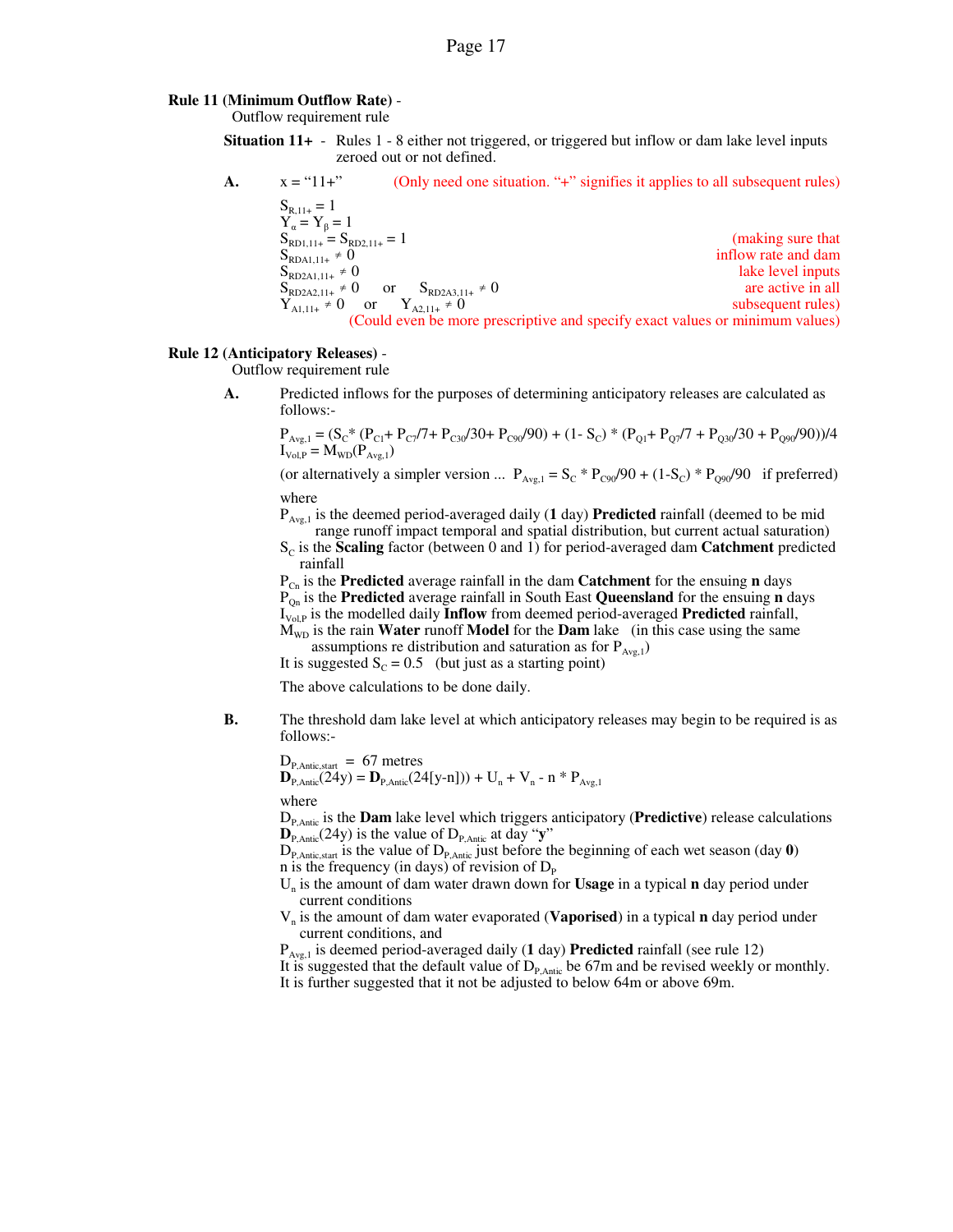**C.** Anticipatory Outflow is based on predicted inflows from averaged predicted rainfall

$$
\begin{array}{l} O_P = S_P \; I_{\text{Vol},P} \; T_{P,\text{Antic}}(D_A) \\ T_{P,\text{Antic}}(D_A) = 0 \quad \text{if} \; \; D_A < D_{P,\text{Antic}} \\ = 1 \quad \text{otherwise} \end{array}
$$

where

O<sub>P</sub> is anticipatory (**Predictive**) **Outflow** rate S<sub>P</sub> is the **Scaling** factor for inflows deriving from deemed **Predicted** rainfall, I<sub>Vol.P</sub> is the modelled averaged daily **Inflow Volume** from deemed **Predicted** rainfall,  $D_A$  is the current **Dam** lake level DP,Antic is the **Dam** lake level which triggers anticipatory (**Predictive**) release calculations TP,Antic is the activation **Threshold** function for anticipatory (**Predictive**) releases and takes the value of 0 or 1 depending on whether  $D_A$  is below the threshold value  $D_{P, \text{Antic}}$  or not It is suggested that  $S_P = 1$ 

The above calculations to be redone and acted on daily.

**D.** So to put  $O_p$  into the overall  $O_R$  formula the following applies:-

**Situation 12** - Significant inflows are expected over the ensuing 3 months.

**D1**  $x =$  "12" (probably only need one situation)  $Y_{P,12} = 1$  and  $Y_{\text{min},12} = 1$ in  $O_R$  formula)

### **Rule 13 (Avoidance of Causing or Worsening [Projected] Moderate Floods)** -

Outflow limiting rule

Situations and responses similar to that of rule 6 but taking account of different priority compared to other factors.

### **Rule 14 (Avoidance of Causing or Worsening [Projected] Moderate Floods)** -

Outflow requirement rule

Situations and responses similar to that of rule 7 but taking account of different priority compared to other factors.

# **Rule 15 (Avoidance of Causing or Worsening [Projected] Minor Floods)** -

Outflow limiting rule

Situations and responses similar to that of rule 6 but taking account of different priority compared to other factors.

### **Rule 16 (Avoidance of Causing or Worsening [Projected] Minor Floods)** -

Outflow requirement rule

Situations and responses similar to that of rule 7 but taking account of different priority compared to other factors.